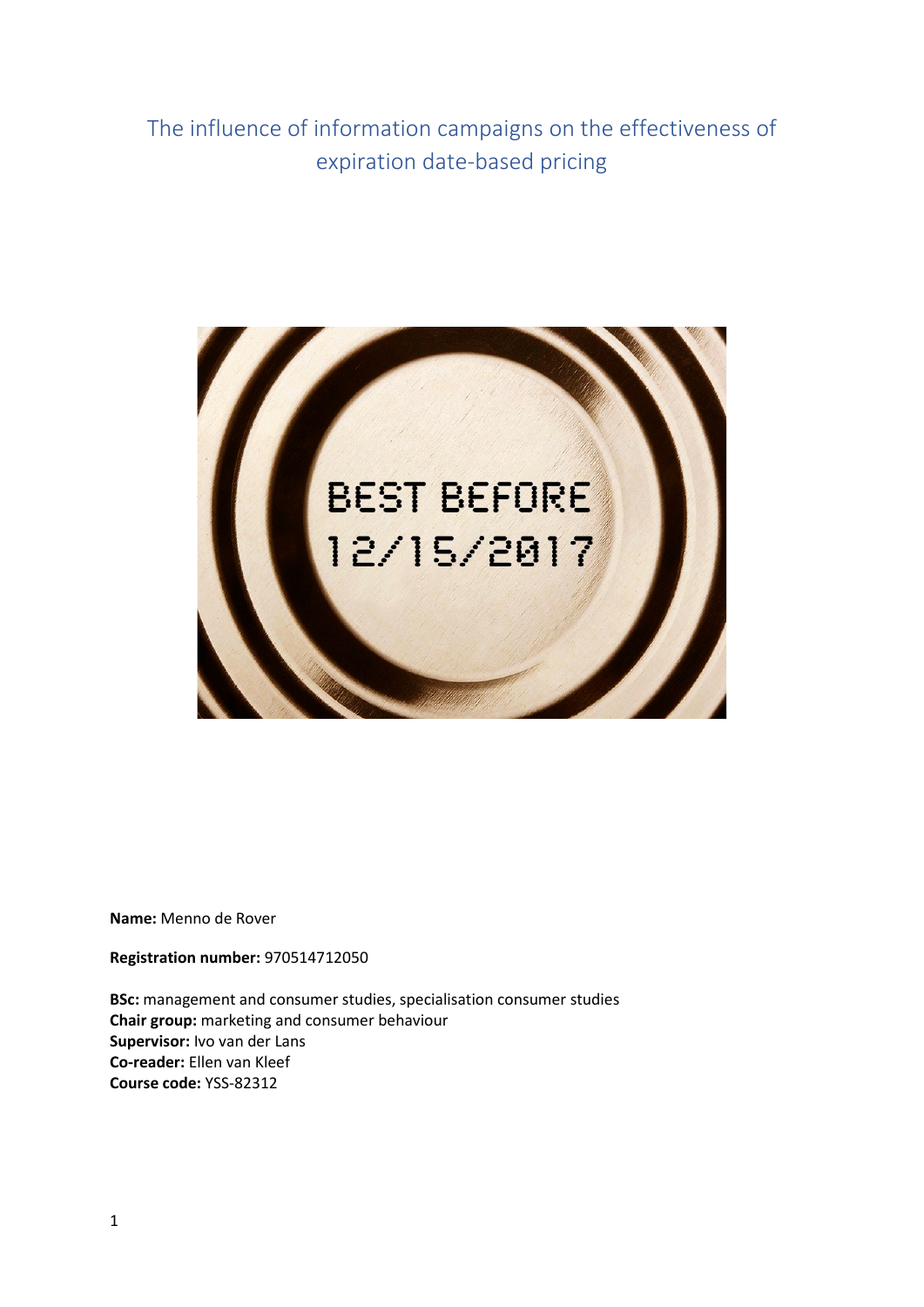# Chapter 1

# Introduction

# *Food waste*

According to Gustavsson et al. (2011) worldwide roughly one third of food produced for human consumption gets lost or wasted each year. This amount is approximately 1.3 billion ton of food per year. Furthermore, it was estimated that in the US food containing 141 trillion calories was thrown away in 2010, per inhabitant this was 1249 kilocalories per day (Buzby et al., 2014). The Food and Agriculture Organization (2013) defined food waste as ''food appropriate for human consumption being discarded, whether or not after it is kept beyond its expiry date or left to spoil''. Most often food gets wasted because it has spoiled. However, food waste can also have other reasons like an oversupply in a market, or individuals buying too much food and then throw it away.

### *Economic, environmental and social costs*

In the United States the monetary costs of food waste (calculated in market price) were estimated at 161 billion dollars in 2010 (Buzby et al., 2014). FAO (2013) estimated the production price of global food waste at approximately 750 billion dollars in 2007. To give a comparison, this is equivalent to the GDP of Switzerland in that same year. WRAP (2007) calculated that households in the United Kingdom throw away £4.80 till £7.70 worth in food each week, lifetime this amount is between £15,000 and £24,000. Food waste does not only have monetary, but also environmental and social costs (Zenghelis, 2006). In 2006 it was estimated that the food sector contributes to about 22% of the global warming in the European Union (Tukker & Jansen, 2006). The production of livestock materials accounts for 18% of total greenhouse gas emissions worldwide (Steinfeld et al., 2006). Furthermore, also during the disposal of food at landfills greenhouse gasses like methane and carbon dioxide are produced (Papargyropoulou et al., 2014). This is another important reason why approximately a third of all greenhouse gas emissions in the European Union is caused by the food sector (Garnett, 2011). Next to greenhouse gasses food waste also causes environmental problems like the disruption of biogenic cycles and the depletion of natural resources. The social costs focus on the moral and ethical dimension of food waste. The main topic in this field is inequality: in rich environments a lot of food gets wasted, while in others there is food poverty (Evans, 2012). As mentioned earlier in this research a lot of food gets wasted in the world. However, in 1999 820 million people did not have access to good enough food to have a healthy life (Pinstrup-Andersen et al., 1999). Furthermore, according to that same research 160 million children are underweight. So it can be concluded that the problem of food waste has to be tackled because of monetary, environmental and social reasons.

# *Supermarkets*

This study will look at developed countries since most of the food waste happens there. In these countries most of the food is wasted during the consumption phase (Martinez, Menacho & Pachón-Ariza, 2014). The consumption phase is the phase from when consumers have purchased a product for their own use. Between 10 and 30% of food in this phase gets wasted, particularly in urban areas (Aschemann-Witzel et al., 2017). This is in line with Monier et al. (2010), they state that the amount of food waste caused by supermarkets is relatively small in Europe compared to the contribution of food waste from consumers. However, mainly supermarkets are criticised by consumers on their contribution to food waste (Lombart & Louis, 2014). The main reason behind this is that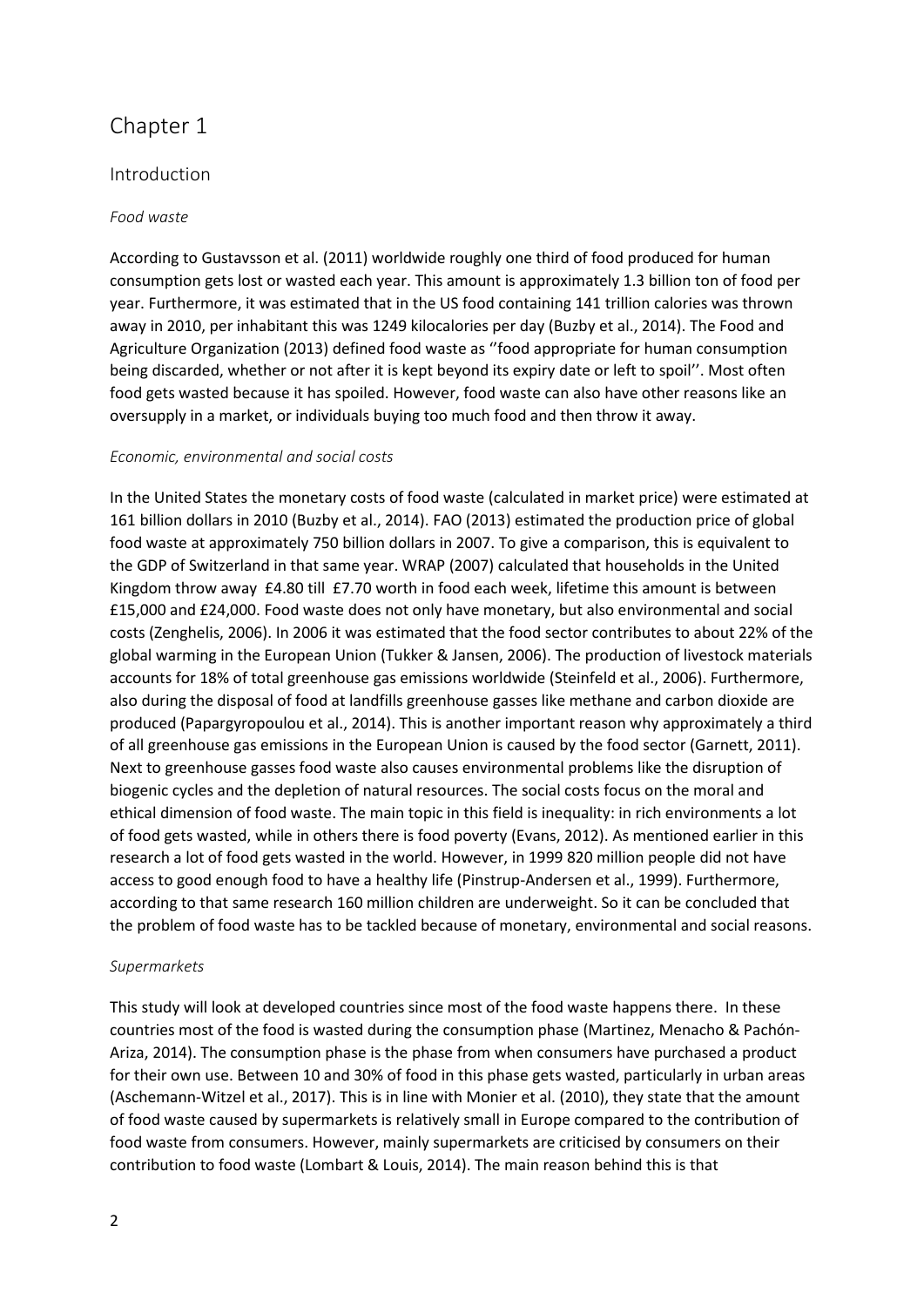supermarkets are the most visible actor in the supply chain for consumers. Furthermore Quested et al. (2013) argue that the share of food waste caused by supermarkets is actually bigger than what is expressed in numbers because of pricing strategies that encourage greater purchase volume for consumers. This has to do with actions that for example give you the second product for half of the price. This results in that consumers buy 2 products, while they actually only need 1 so it is more likely that they will throw away some of the food because they do not need it. Quested et al. (2013) state that this problem can be overcome by using promotions in a way that reduces the risk of food being wasted. This can be done by giving price reductions per item opposed to volume offers (for example 25% discount per item instead of 'buy 4 for the price of 3').

#### *Expiration date-based pricing*

A lot of studies in this field have focussed on specific stages in the supply chain of food, for example the agricultural and consumption stage (Gustavsson et al., 2011; Steinfeld et al., 2006; Quested et al., 2013). However, not a lot of research has been done about the interface between the stages (Mena et al., 2011). In order to fill one of those knowledge gaps, this research will focus on the retailer/consumer interface. This interface has been chosen because food waste at this stage of the supply chain has the biggest impact on the environment, since the products already have undergone all the processing and embedded all the energy they needed to become an end-product (Mena et al., 2011). For retailers it is impossible to perfectly forecast the demand for products. Consequently, the supply for some products will be too low and for others too high (Aburto & Weber, 2007). Most retailers order rather too much than too little because if products are out of stock regularly, customer loyalty decreases tremendously (Campo et al., 2000). However, this has as result that there is not enough demand for some products, which means that products will pass their expiration date. Consequently, the biggest contribution to food waste at this stage in the food chain is caused by food that passes the expiration date (Garrone et al., 2014). The main concept to tackle the problem of products expiring is pricing. De Hooge et al. (2017) found that by reducing the prices of suboptimal food products more consumers consider to buy such a product. Suboptimal foods are products that deviate from optimal in the eyes of consumers, amongst others because they are approaching their expiration date. The concept of adjusting a price based on the length of time to its expiration date is called expiration date based-pricing (EDBP) (Theotokis, Pramatari & Tsiros, 2012).

#### *Consequences EDBP*

The main advantage of EDBP is that it makes the food chain more sustainable since the retailer has to throw less products away (Tsiros & Heilman, 2005). Furthermore, EDBP offers products with reduced prices for consumers and in most instances it ensures higher profits for retailers (Konuk, 2015; Chun, 2003). However, there are also improvements possible in the field of EDBP. Among some consumers EDBP creates a negative retailer perception, which decreases their loyalty to the store (Theotokis, et al., 2012). The negative retailer perception is mainly caused by distrust from consumers, they do not trust price variations within the same product based on its expiration date (Kimes & Wirtz, 2003). One of the reasons behind this is that consumers see a product's price as a signal for its freshness, without inspecting the product itself (Van Boxstael et al., 2014). Moreover, consumers perceive products that are reduced in price as riskier to consume than products that have the original price (Tsiros & Heilman, 2005). For some food categories the perceived risk is higher than for other ones. To indicate how risky products are to consume when they passed their expiration date two different date labels, 'use by' and 'best before', are assigned to products (Leib et al., 2016). 'Best before' products are still safe to consume if the product has a normal colour, taste and smell, even if the product has passed its expiration date. On the other side, 'use by' products should be thrown away if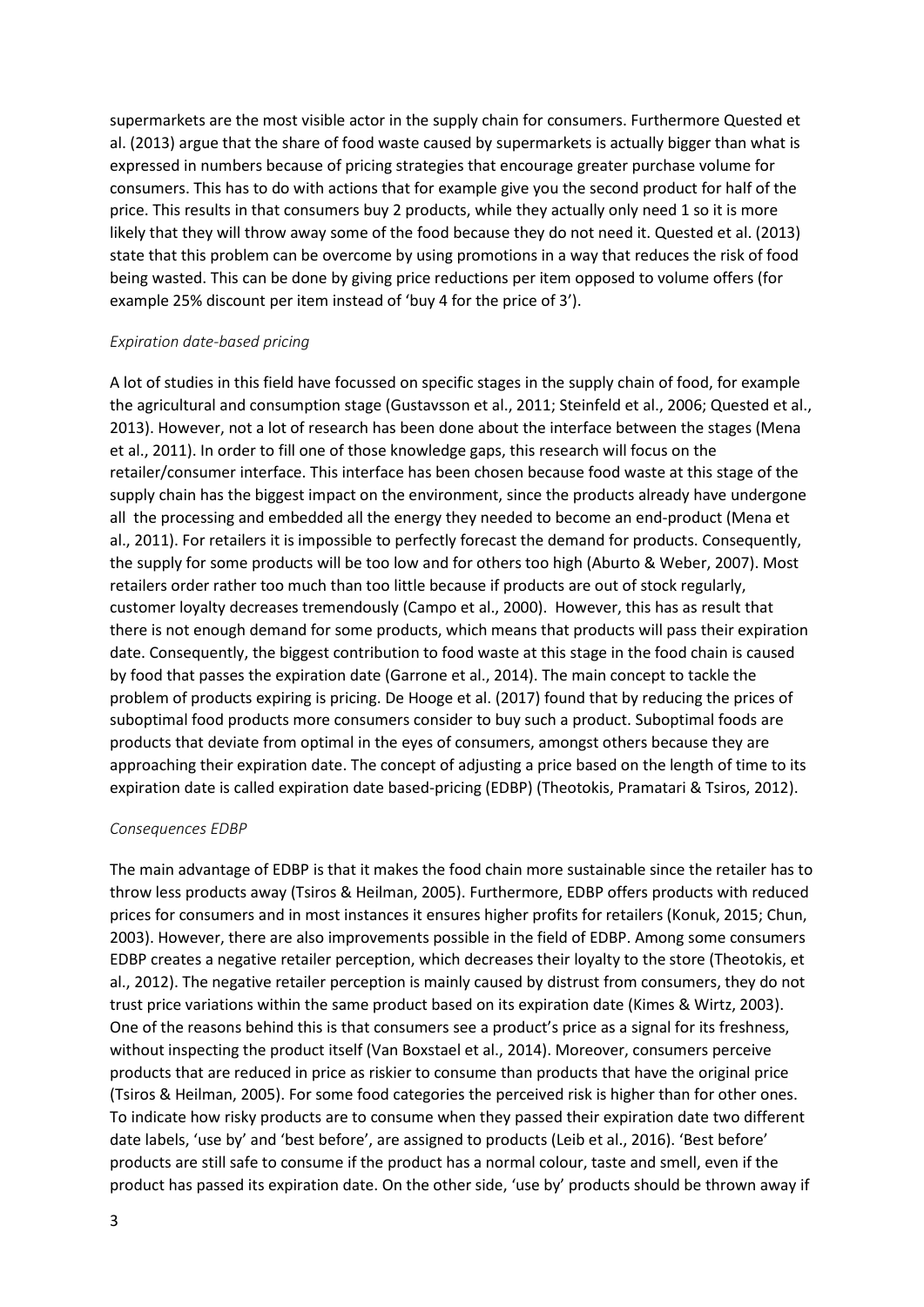they passed their expiration date, because they are a serious danger for your health. However, consumers think these date labels are confusing and do not know the difference between 'use by' and 'best before' (Van Boxstael et al., 2014). This results in consumers buying less EDBP best before products, because they perceive these products as too risky to consume, while in reality this risk is minimal (WRAP, 2010). There are also differences in the success of EDBP based on demographic factors (Aschemann-Witzel, Giménez & Ares, 2018). Konuk (2015) did research about differences in product choice based on individual characteristics. The main result found was that price conscious people are more susceptible for EDBP.

It can be concluded that there are monetary, environmental and social reasons to reduce food waste. Furthermore, there is consensus in literature that EDBP might be a solution for this problem. However, there are still improvements possible in the field of EDBP. So the aim of this research is to make EDBP more effective, by convincing consumers to buy more Products that Approach their Expiration Date (PAED).

### *Information campaign*

If the problems related to EDBP can be tackled, it is likely that consumers will buy more PAED. Monier et al. (2014) found that by creating an information campaign, in which the differences between date labels are explained, the problem of date label confusion can be overcome. Furthermore, in the information campaign it should be emphasized that all discounted products are safe to consume and have a good taste. This information will be included because, according to Theotokis et al. (2012) EDBP has no significant effect on retailer perception if consumers are familiar with the concept. Additionally, according to this same research, retailer perception can be improved by framing EDBP as a cause-related marketing action (CRM) because it induces positive corporate social responsibility (CSR) associations among consumers (Brown & Dacin, 1997).

#### *Experiment*

In this research an experiment will be done to find out the extent to which information campaigns can convince consumers to buy more EDBP products. In this experiment first of all the effect of date label information on date label confusion will be looked into. Secondly, the effect of date label confusion on the intention to buy 'best before' EDBP products will be looked into. Thirdly, it will be investigated if CRM framing EDBP will induce positive CSR associations among consumers. Finally, it will be investigated what effect CSR associations have on the intention to buy EDBP products.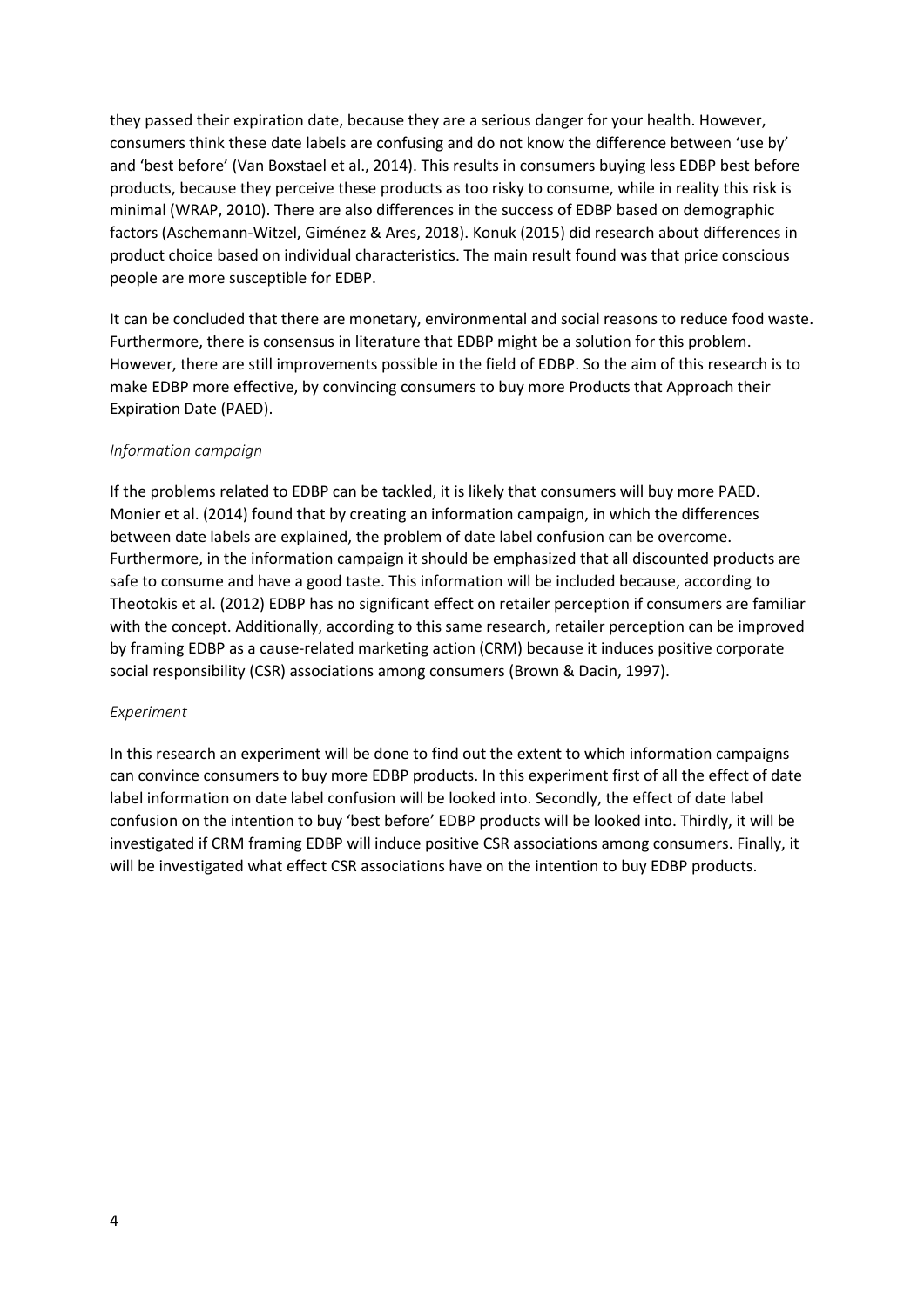# Chapter 2

# Theoretical framework

Below is a conceptual model that shows an overview of this research. This model will be further explained in this chapter.



Figure 1: Conceptual model

## *Dynamic pricing*

Dynamic pricing is a tactic in which a company charges different prices for identical products or services sold to different customers (Sinha, 2000). Dynamic pricing is done by companies to maximize profits. Around 1980 the principle got introduced in the airline industry, this is still the industry that is most widely known for the strategy (Mcafee & te Velde, 2006). However, in recent years also other industries make use of this principle because today's technology makes it easier to implement. Nowadays more consumer demand data and tools to analyse these data are available (Elmaghraby & Keskinocak, 2003). Because of these reasons also retailers are implementing a type of dynamic pricing called expiration date-based pricing (EDBP). EDBP is a form of dynamic pricing in which the expiration date is the physical attribute that discriminates the price (Chung, 2019). The most widely accepted definition of EDBP is from Theotokis et al. (2012). They define EDBP as ''a pricing tactic in which a retailer charges different prices for the same perishable products, according to their respective expiration dates''. However, there are differences between EDPB and traditional price discrimination practices. First of all, consumers can make their own decision whether they will buy the discounted product that is close to its expiration date, or the regular priced product that might be fresher (Aschemann-Witzel et al., 2018). In contrast, in traditional dynamic pricing a company offers different prices for the same product to different consumers (Kimes, 2010). In this case the consumer gets only offered one price per product per company. If you do not like this price as consumer, you cannot pick another one but you have to go to another company. For example, when booking a chair for a flight at an airline company you get offered only one price that is based on amongst other your browsing history (Selcuk & Avsar, 2019). Second, in EDBP the products that are reduced in price are placed among the non-discounted items, so the price-quality trade-off is not hidden for consumers. In the airline example as consumer it is not shown to you what others pay for the same flight. Third, where products in other industries are completely the same (the same chair in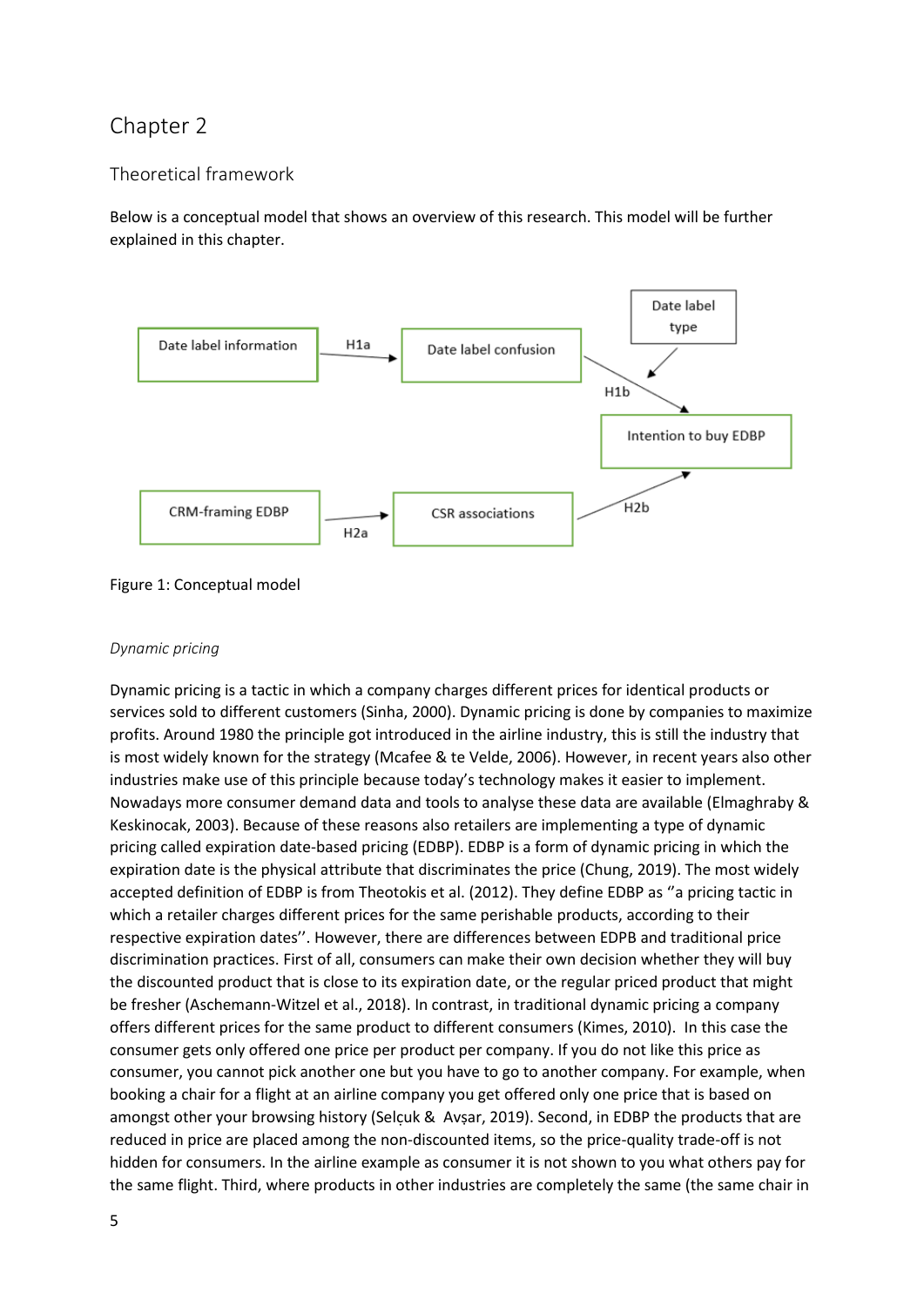the same flight with the same cancellation conditions), in EDBP they are not completely the same since the product differ on expiration date (Theotokis, et al., 2012).

# *Advantages EDBP*

There are three advantages from EDBP that emerge the most from the literature. The first one is related to sustainability. As consumers buy more products that are close to their expiration date, the retailer does not have to throw away as much products as before and consequently there is less food waste (Tsiros & Heilman, 2005). The second advantage is the benefit for the consumer: they have to pay less for their food because of the reduced prices (Konuk, 2015). Thirdly, retailers see EDBP as an effective revenue management tool because EDBP in general results in lower costs since less products have to be thrown away (Chun, 2003). According to this same research, in most instances the positive effects of throwing less products away outweighs the negative effects that products are sold with a reduced price and thus a lower or no margin.

### *Improvements EDBP*

However, there are also improvements possible in the field of EDBP. It is essential for EDBP to work properly that people understand date labels correctly. However, research in the United Kingdom showed that 45-49% of consumers do not know the difference between 'use by' and 'best before' (WRAP, 2010). Van Boxstael et al. (2014) found that in Belgium this number is more than 30%. The difference is that 'best before' is an indication of product quality rather than for safety, while 'use by' indicates that a product is not safe to consume if it is after the stated date. Because of date label confusion consumers are less likely to buy PAED with a 'best before' label since they think they should consume it in the short term. Furthermore, if consumers bought the products anyway, most of them throw the products away if they passed the 'best before' date, while the products are still safe to consume. WRAP (2010) estimates that the confusion related to date labels in the UK leads to approximately 1 million tonnes of food waste each year. Furthermore they state that over 20% of avoidable food waste is linked to date label confusion. This leads to the following hypothesis:

*H1a: By informing consumers about the difference between 'use by' and 'best before' they will experience less date label confusion.*

#### *Perceived risk*

Consumers perceive PAED as riskier to consume than regular products (Tsiros & Heilman, 2005). To avoid this risk consumers choose a different product, postpone their purchase, ask for advice, search for cues for the freshness of the product, or purchase a product they already know. By giving more date label information consumers will become aware that PAED with a 'best before' date label have a lower risk than PAED with a 'use by' label. Therefore, consumers will be less hesitant to buy EDBP 'best before' products if they are less date label confused. This leads to the following hypothesis:

# *H1b: When consumers are less date label confused, they will buy more EDBP 'best before' products.*

However, it was also found that consumers are more likely to buy a product with a high perceived risk if there is a higher discount on it. This is in line with research from Angulo & Gil (2007), they found a negative relation between willingness to pay and perceived risk among consumers when they were considering to buy which type of beef. Another point is made by Jin & Sternquist (2003), they found that consumers are more likely to buy discounted products from brands that they are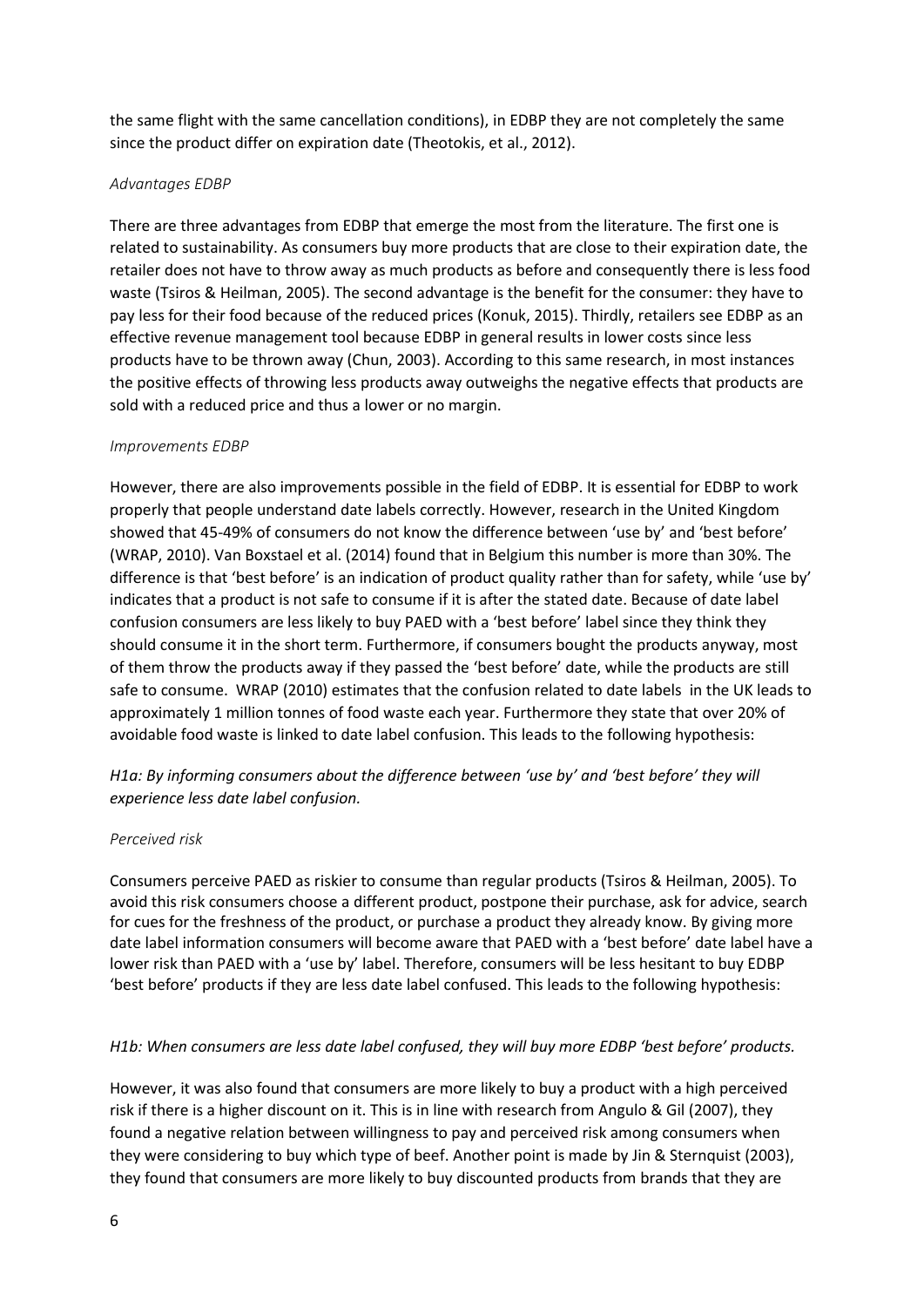familiar with because they perceive those products as less risky. Aschemann-Witzel et al. (2018) found that there are differences in the perceptions of consumers between different food categories. For example toast bread that was close to its expiration date the perceived freshness was relatively low. On the other hand for canned peas that was close to its expiration date only appearance and healthiness were relatively low so freshness was not an important factor. Furthermore Tsiros & Heilman (2005) found that the willingness to pay among consumers decreases steadily through the shelf life for products with a low perceived risk (Yogurt, salads, etc.). However, the willingness to pay for products with a high perceived risk (chicken, beef, etc.) decreases quicker through the shelf life. Furthermore, in their research it was found that consumers check expiration dates more often when they buy a product that they perceive as riskier. As a result, products that are mostly thrown away in supermarkets are products with a high perceived risk. In this research the effect of different food categories will not be further looked into but the focus will be on date label confusion and the effect of CRM-framing EDBP.

#### *Retailer perception*

Another disadvantage related to EDBP is that it can create a negative brand perception among consumers (Theotokis et al., 2012). A good brand perception is a key factor for the success of a retailer, since it is directly linked to customer loyalty. Grewal et al. (1998) found that price reductions can affect both producers and retailers. In the case of EDBP the retailer reduces the price of PAED, so the retailer's brand perception is most likely to be affected (Theotokis et al., 2012). Furthermore, consumers see price variations within the same product as unfair (Kimes & Wirtz, 2003). Theotokis et al. (2012) build their findings on the social exchange theory and the psychological contract theory. Homans (1961) defined social exchange as ''the exchange of activity, tangible or intangible, and more or less rewarding or costly, between at least two parties''. Psychological contract is defined as ''beliefs in paid-for-promises or reciprocal obligations'' (Robinson & Rousseau, 1994). In the field of EDBP Theotokis et al. (2012) used the product as the social exchange between the retailer and the consumer. Furthermore, in their research the product's quality is the psychological contract between the seller and the buyer. However, consumers associate the reduced price with a lower quality. The perceived lower quality violates the psychological contract which will result in a worse retailer perception among consumers than before. In line with this research is a study from van Boxstael et al. (2014). They found that consumers see the expiration date as a signal for the freshness of the product without inspecting the freshness of the product itself. In some instances the expiration date is the best indicator for the quality of the product, mainly if the product itself is not visible because of the packaging. However, in reality the freshness of most product depends more on the storage conditions of the product, than on its expiration date (Wang & Li, 2012).

Additionally, retailer perception can be improved by framing EDBP as a cause-related marketing action (CRM). In CRM a purchase of a product gets linked with a donation to a cause (Müller, Fries & Gedenk, 2014). Theotokis et al. (2012) found that EDBP framed as CRM will cause a more positive retailer perception among consumers than a promotion framed EDBP. In the field of reducing food waste in supermarkets CRM can be done by linking the purchase of PAED with contributing to sustainability (Theotokis et al., 2012). At first it can be highlighted that buying PAED contributes to sustainability to give consumers a first incentive to buy them. After this it should be addressed that the PAED are reduced in price so that consumers are even more inclined to buy them. The main benefit of CRM framing EDBP is that it induces positive corporate social responsibility (CSR) associations among consumers (Brown & Dacin, 1997). The definition of CSR it that ''it encompasses all the practices put in place by companies in order to uphold the principles of sustainable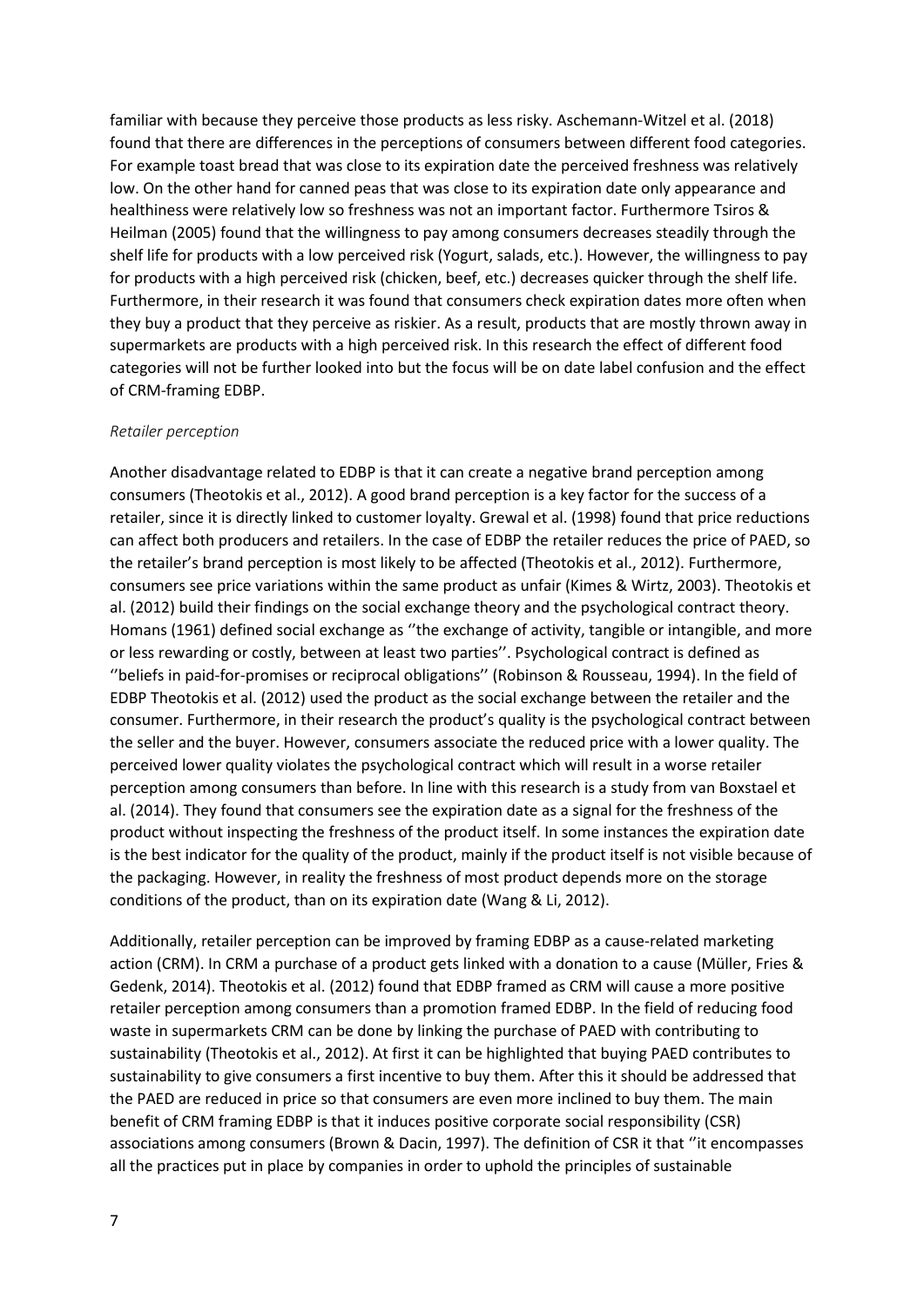development'' (Youmatter, 2019). Being sustainable and responsible means that companies have a positive impact on society, preserve the nature while also being profitable. David, Kline & Dai (2005) found that there is a positive relation between CSR associations and purchase intention. This leads to the following hypotheses:

#### *H2a: CRM-framing EDBP lead to positive CSR associations among consumers.*

*H2b: Positive CSR associations among consumers will make them more likely to buy EDBP products.*

#### *Individual characteristics*

Aschemann-Witzel, Giménez & Ares (2018) also found differences in product choice based on demographics. It was found that men were more likely to buy suboptimal foods. Because men are in general less altruistic (Dietz, Kalof, & Stern, 2002) the main reason that they bought suboptimal products was probably because of the reduced price (Aschemann-Witzel et al., 2018). Furthermore, it was also found that respondents with a lower income were also more likely to buy suboptimal foods, probably also because of the reduced price. Women and respondents with a higher income were more likely to buy suboptimal foods if a food waste message was shown to them. Also research about age was done, but no significant results were found for this factor.

In other research differences in product choice based on individual characteristics were found (Konuk, 2015). In this research it was found that price conscious people are more likely to buy products that are reduced in price based on their expiration date. The definition of price conscious is ''the degree to which the consumer focuses exclusively on paying low prices'' (Lichtenstein, Ridgway & Netemeyer 1993). The more price conscious a consumer is, the more likely that he or she is to be prone to in-store and out-of-store promotions (Martínez, & Montaner, 2006). This effect can explain why Konuk (2015) found that price conscious people are more likely to buy EDBP products. This might be linked to the result from Aschemann-Witzel et al. (2018) that people with a lower income are more likely to buy EDBP products since price conscious people in general have a lower income. Furthermore, Konuk (2015) researched the relation between sale proneness and willingness to buy a EDBP product. Sale proneness is defined as ''an increased propensity to respond to a purchase offer because the sale form in which the price is presented positively affects purchase evaluations'' (Lichtenstein, Ridgway & Netemeyer 1993). It is likely that price conscious people are sales prone too, since products that are on sale have a lower price. However, Konuk (2015) did not find significant results that sale proneness has a positive effect on EDBP products too. An explanation for this might be that sale proneness consumers care more about the quality of products than price consciousness consumers. So sale proneness consumers probably perceive products that are reduced in price based on their expiration date as lower quality and consequently not buy them. Although individual characteristics play a role in the effectiveness of EDBP, in this research the focus will be on date label confusion and CRM-framing EDBP.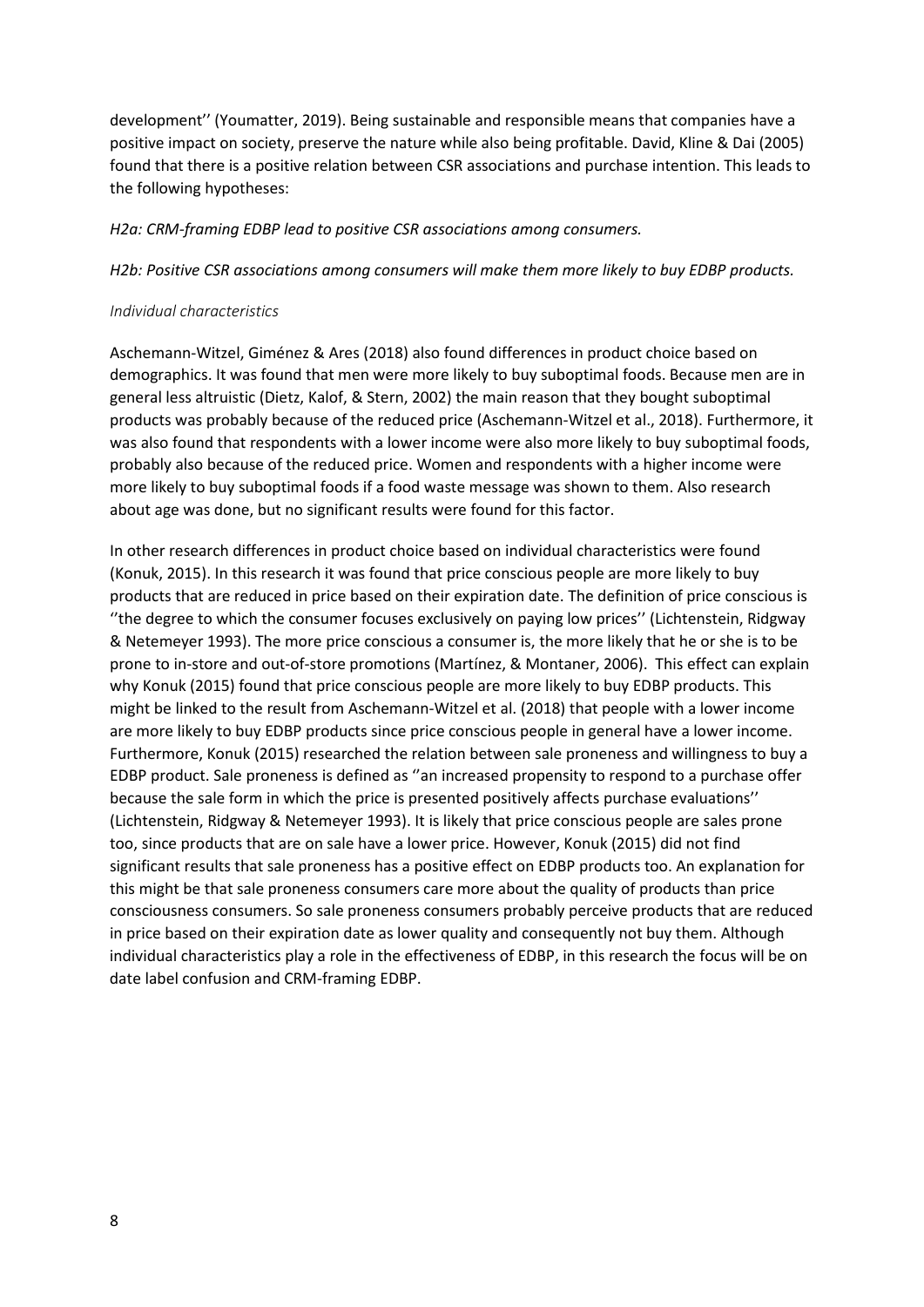# Chapter 3

# Method

## *Procedures*

An online experiment was conducted because online a lot of people could be reached in a short amount of time. The experiment was conducted on Qualtrics between October 23 $^{rd}$  and November 7<sup>th</sup> 2019. The 170 participants from this experiment were found by spreading this study on social media (mainly Facebook and WhatsApp). Participants were informed that the experiment was about decision making in supermarkets and would cost approximately 5 minutes. However, they were not aware of the specific goals from this research. It was also assured that all data would be processed and stored anonymously. After a short introduction page respondents received the question how often they visit a supermarket a week. Respondents who answered this question with 'never' were not able to continue the survey, since they were not part of the target group. After this question respondents got randomly evenly assigned to 4 different conditions (which they were not aware of). People assigned to the CSR-INF condition received a message in which EDBP was CRM framed and they also received information about date labels. People assigned to the CSR-NO condition only received the CRM framed message. In the NO-INF condition people only received information about date labels. In the NO-NO condition people did not have to read anything.



#### *Figure 2: Experimental design*

After respondents got assigned to a condition, they received a shopping list with ingredients for a pasta meal. It was emphasized that consumers had to buy pasta, pasta sauce, minced meat, pre-cut vegetables and grated cheese. A pasta meal was chosen, because it is a known meal in the Netherlands and it contains both 'use by' and 'best before' products. After reading the shopping list respondents were shown 5 pages with products they could pick. Some of the products were discounted 30% because they would expire in 1 or 2 days. After picking the products respondents answered some general questions about their shopping behaviour in supermarkets and their knowledge about date labels. The survey ended with questions about age, gender, income and education (full survey can be found in appendix 1).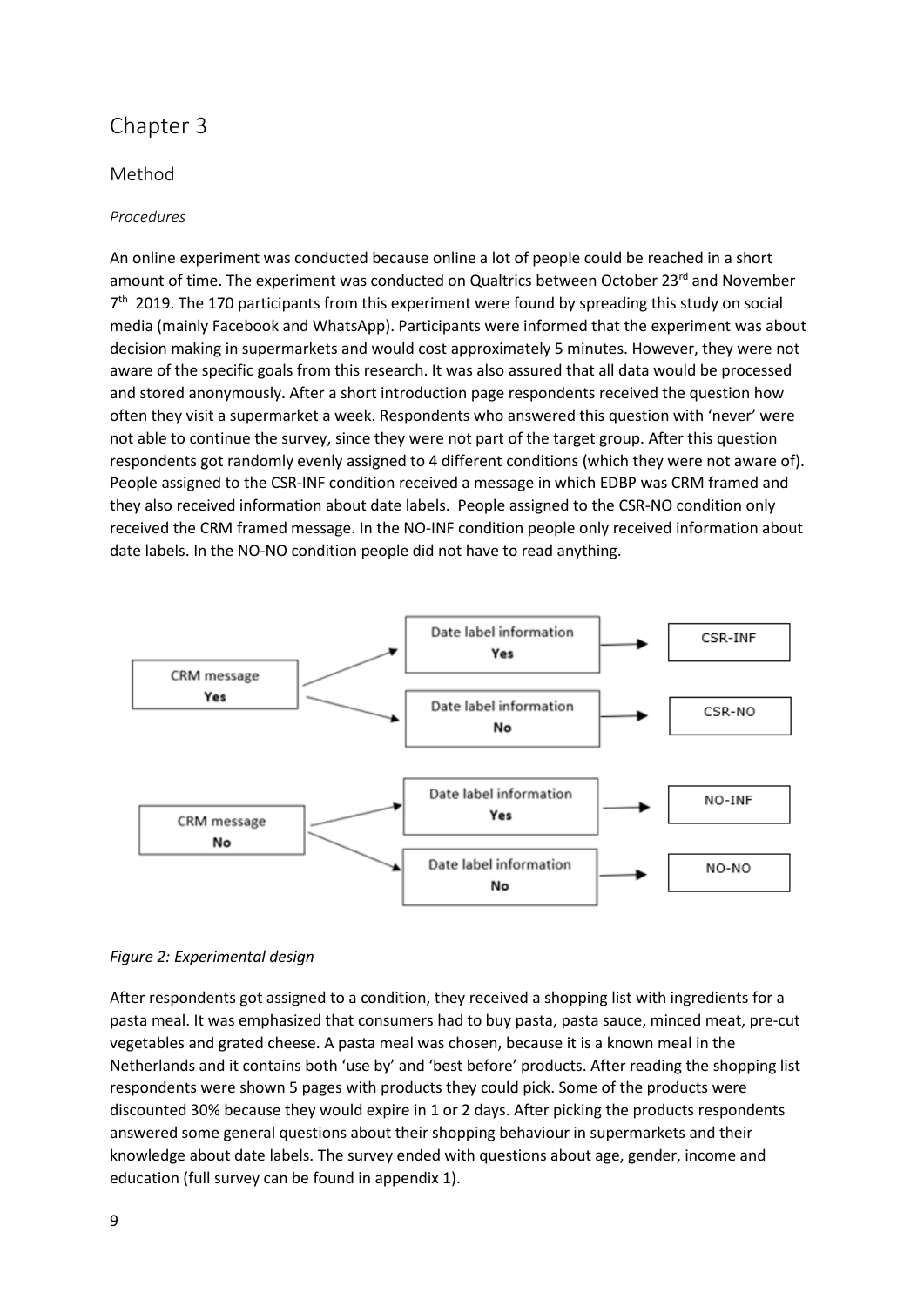## Experimental manipulations

### CRM-framing EDBP

Respondents assigned to the CSR-INF and CSR-NO condition had to read a text in which EDBP was CRM framed. This text was made based on the text used in the 4<sup>th</sup> study from Theotokis et al. (2012): ''By selecting to purchase the [Brand name] Milk with the same [Brand name] quality seal but with less days to expire, you do more than just purchasing your favourite milk, you also contribute from your side to reducing product waste including food waste.'' The following text was used in this research:

The main cause of food wastage by supermarkets in Western countries is due to products that can no longer be sold because they have exceeded their expiration date. This problem is caused by the fact that products only meet quality requirements for a limited time.

For a supermarket it is impossible to estimate exactly how many copies of a product will be sold in a certain period. On the one hand, the supermarket wants to have enough products in stock at all times, so that you as a customer do not miss out on buying your favorite product.

On the other hand, a supermarket does not want to have too many products in stock because then it is likely that more food will get wasted. This considerably increases the chance that products will exceed their expiration date and then have to be thrown away.

A solution for this food waste problem lies with you as a consumer. If you buy more PAED, fewer products will exceed their expiration date and fewer products will have to be thrown away. In the virtual supermarket PAED will be reduced in price, the quality and safety of these products is guaranteed.

#### Date label information

By providing consumers information about the difference between use by and 'best before' the problem of date label confusion can be overcome. Because this research was conducted in the Netherlands, the Dutch date labels were looked at. The Dutch date label for 'use by' is 'te gebruiken tot' (TGT) and similar to 'best before' is 'ten minste houdbaar tot' (THT). However, THT is phrased more negatively, literally translated it means 'at least preservable till'. Consequently, respondents assigned to the CSR-INF and NO-CSR condition read a text about the Dutch date labels 'TGT' and 'THT'. The difference between the two labels was highlighted. So it was made clear that THT products are still safe to consume if they passed their expiration date while for TGT products this is not the case.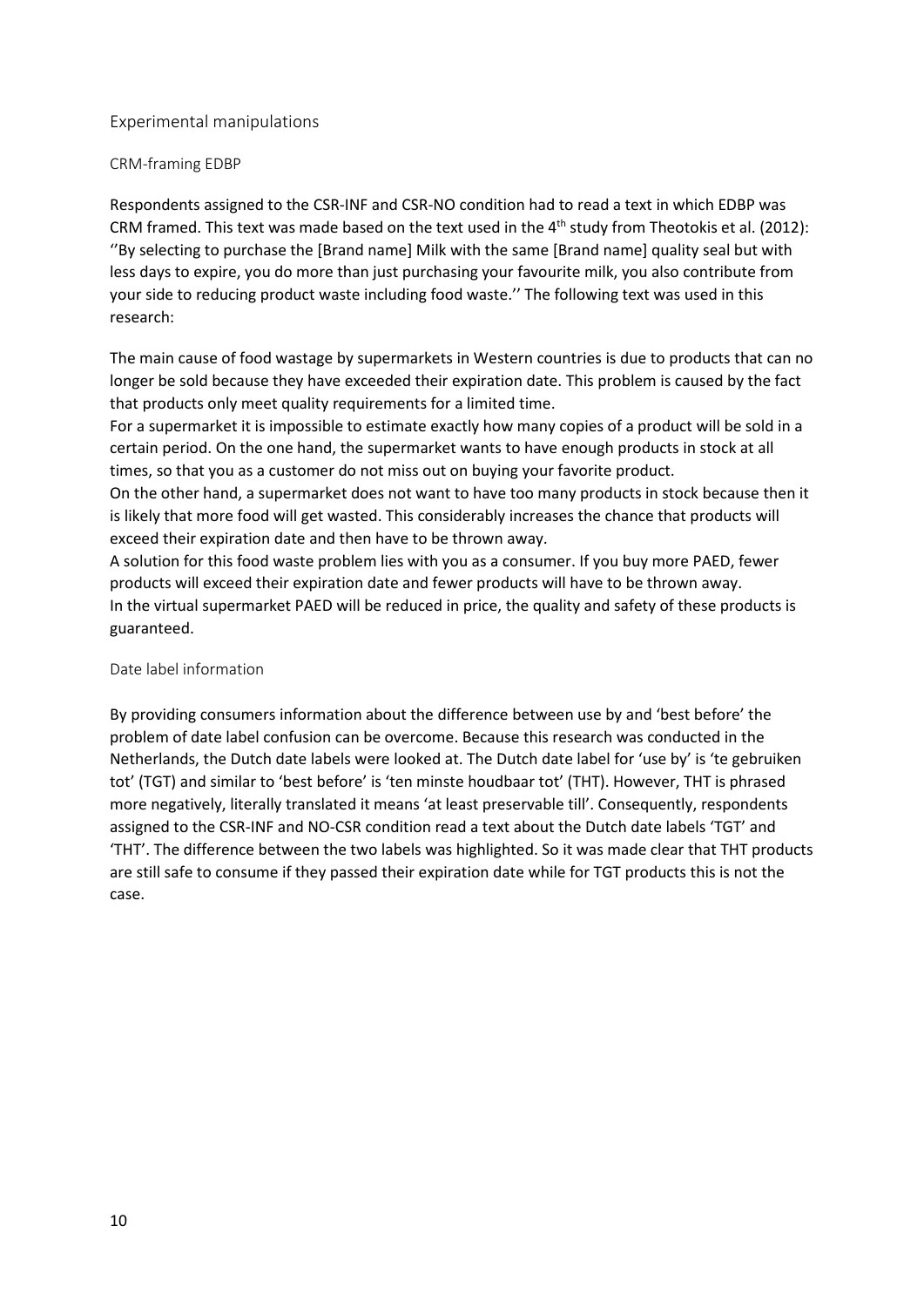# Measures

To measure variable CSR associations the following items were used:

- When I buy a product I think about the impact this has on the environment.
- Supermarkets reduce the price of PAED because they want to reduce food waste.
- Think that reducing the price of PAED is a good principle.
- I buy PAED because I want to reduce food waste.

These items are measured with a scale from 'completely disagree' (1) to 'completely agree' (5).

In this survey similar questions were asked as in the research from van Boxstael et al. (2014) to measure date label confusion. A shortened version of the 'understanding of food labels scale' was used to avoid having a very long survey. Furthermore, van Bostael et al. (2014) directly asked whether respondents knew the difference between THT and TGT. However, respondents might be overconfident when answering this question. For this reason in this research next to the item '*The different date labels are confusing*' five items were used to measure the date label knowledge of respondents instead of directly asking it.

To measure date label confusion the following items were used:

- *If I check an expiration date, I check whether the product has an use by or a best before date*
- *I'd rather buy a product approaching its best before than its use by date.*
- *The different date labels are confusing.*
- *If a product has exceeded the best before date, I throw it away, because I don't think it is safe enough to consume.*
- *If a product has exceeded the use by date, I throw it away, because I don't think it is safe enough to consume.*
- *I have less trouble eating a product that exceeded its best before date than a product that exceeded its use by date.*

These items are measured with a scale from 'completely disagree' (1) to 'completely agree' (5). Item 5 was recoded, because the scale was reverse in comparison to the other items (in the other items a higher score indicates lower confusion). Furthermore, in the analysis item 6 was deducted from question 7 because the difference between these two items indicates more about the date label knowledge of respondents than the questions separately.

#### Purchased EDBP products

This variable is measured by the sum of the EDBP products that respondents purchased in the online web-shop. The EDBP products in the web-shop were:

- *AH rundergehakt (30%) [AH minced beef (30%)]*
- *AH biologisch rundergehakt (30%) [AH organic minced beef (30%)]*
- *Garden Gourmet vegetarisch fijngehakt (30%) [Garden gourmet vegetarian minced meat (30%)]*
- *AH roerbakgroente Italiaans fijngesneden (30%) [AH Stir-fry chopped Italian vegetables (30%)]*
- *AH macaroni spaghetti groente (30%) [macaroni spaghetti vegetables (30%)]*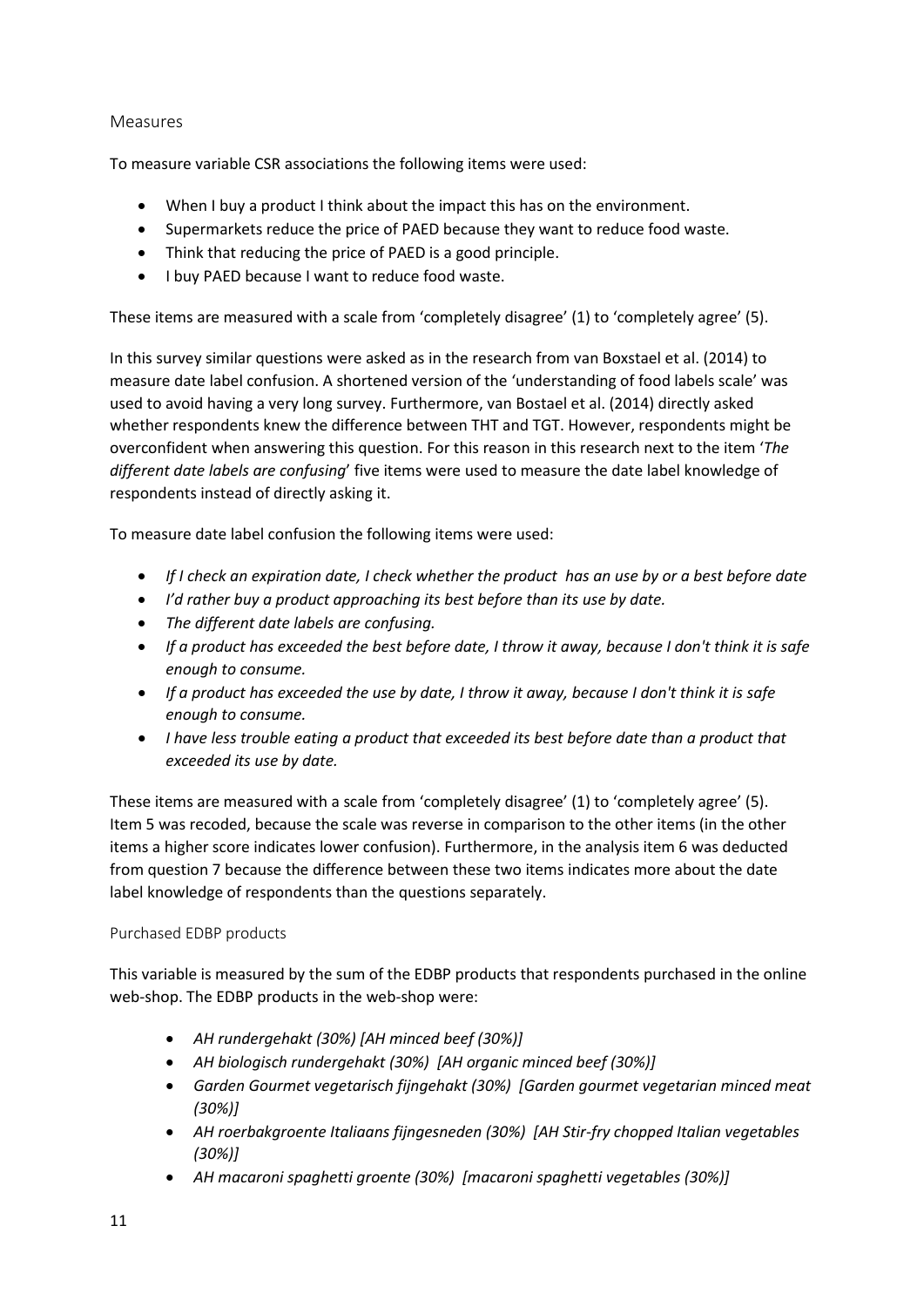- *De Zaanse hoeve kaas geraspt mild 45+ (30%) [De Zaanse hoeve grated cheese mild (30%)]*
- *AH geraspte kaas voor pasta (30%) [AH grated cheese for pasta (30%)]*
- *AH Parmigiano reggiano poeder (30%) [AH Parmigiano reggiano powder (30%)]*

Purchased EDBP 'best before' products

This variable is measured by the sum of the EDBP 'best before' products respondents purchased in the web-shop. The EDBP 'best before' products in the web-shop were:

- *Garden Gourmet vegetarisch fijngehakt (30%) [Garden gourmet vegetarian minced meat (30%)]*
- *De Zaanse hoeve kaas geraspt mild 45+ (30%) [De Zaanse hoeve grated cheese mild (30%)]*
- *AH geraspte kaas voor pasta (30%) [AH grated cheese for pasta (30%)]*
- *AH Parmigiano reggiano poeder (30%) [AH Parmigiano reggiano powder (30%)]*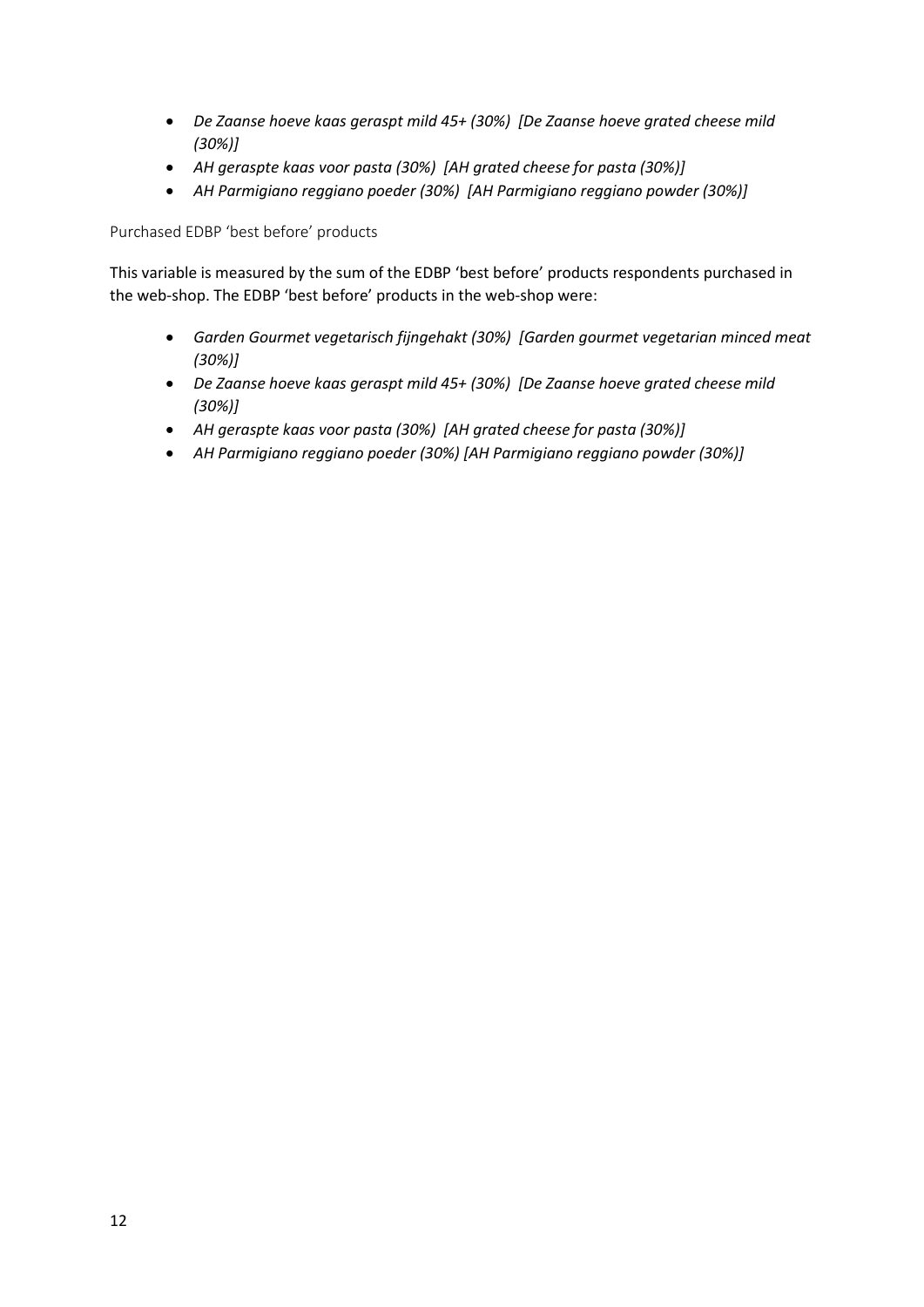# Chapter 4

# Results

## Sample description

28 respondents had missing values because they did not complete the survey. Consequently, they were deleted from the dataset. The data from four other respondents were deleted because they indicated that they never do grocery shopping. The 138 respondents who completed the survey did not cause missing values because it was made impossible for respondents to skip questions. Amongst these 138 respondents no outliers were found. The 138 respondents were not equally distributed over the conditions anymore, since some conditions had more respondents who had to be deleted from the dataset, because of missing values, than other conditions. 31 respondents completed the survey under the CSR-INF 1, 40 respondents under the CSR-NO, 33 under the NO-INF condition and 34 under the NO-NO condition 4. 36.2% of respondents was male and 63.8% was female. Although respondents got randomly assigned to the conditions, in the CSR-INF condition the percentage of females was way higher than in the other conditions (see table 1). Most respondents had an age between 18 and 25, the age of the other respondents differed from 25 until 75 except for 1 respondent, he indicated to be older than 75.

*Table 1: Distribution gender over conditions*

|        |            | <b>Condition</b> |        |               |       |      |
|--------|------------|------------------|--------|---------------|-------|------|
| Gender |            | <b>CSR-INF</b>   | CSR-NO | <b>NO-INF</b> | NO-NO |      |
| Male   | Count      | 5                | 18     | 14            | 13    | 50   |
|        | Percentage | 16.1             | 45.0   | 42.4          | 38.2  | 36.2 |
| Female | Count      | 26               | 22     | 19            | 21    | 88   |
|        | Percentage | 83.9             | 55.0   | 57.6          | 61.8  | 63.8 |



*Figure 2: Age distribution*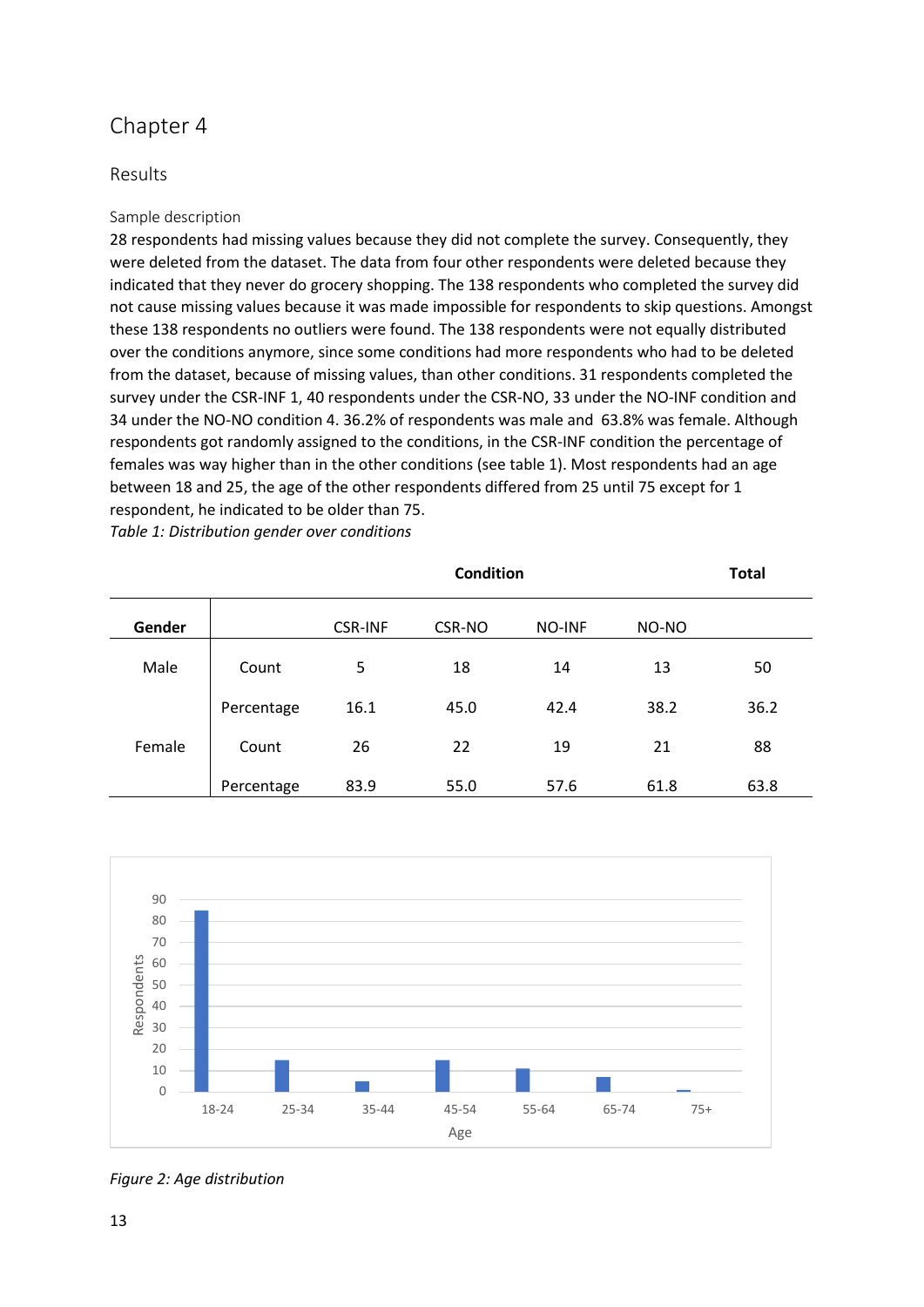#### Measurement of confusion scale

A principal component analysis (PCA) was conducted to check if the items measure the same dimension. A Kaiser-Meyer-Olkin measure of sampling adequacy (KMO) of .665 was found, which means that factor analysis might be useful for this variable (.665>.5)(IBM Knowledge Centre, n.d.) The Bartlett's test of sphericity was significant (P<.001) which also indicates that conducting a factor analysis might be useful. Two components had an eigenvalue higher than 1 (2.158 and 1.102). However, there was no real elbow point visible in the scree plot (see Figure 3). The two components obtained explain 65.2% of total variance. After running a PCA with oblimin rotation, a low value of the correlation between the components (*r*=-.001) was found. Consequently, a PCA with varimax rotation was run. The communalities were high (all higher than .6), which means that the proportion of variance for each variable that can be explained by the components is high. In the rotated component matrix it was found that all items except for the item 'the different date labels are confusing' ('DL Confusing') have a high loading on the first component. The reason behind this is probably that in 'DL Confusing' respondents indicate how confusing they think the date labels are, so this item is subjective. The other items measure the date label knowledge to indicate date label confusion.



*Figure 3: Scree plot components date label confusion*

A reliability analysis was done to check if the items correlate with each other enough to reliably measure the construct 'date label confusion'. After performing the analysis in SPSS a Cronbach's Alpha of .718 was found, which means that the construct is reliable (.718>.7). However, it was also found that the Cronbach's Alpha would increase to .79 if item 'DL Confusing' would be deleted. Because of the increase in the Cronbach's Alpha when deleting item 'DL Confusing' from the scale and the lower factor loading of 'DL Confusing' in component 1, 'DL Confusing' was not merged together with the other items into the variable 'Confusion'. Because the items measure the date label knowledge among respondents the item scales were reversed, so that a low score on the items equals a high score on 'Confusion'. The possible range of answers was from 0.25 till 5.25, had a mean of 2.15 and a standard deviation of 0.815 (see Figure 4).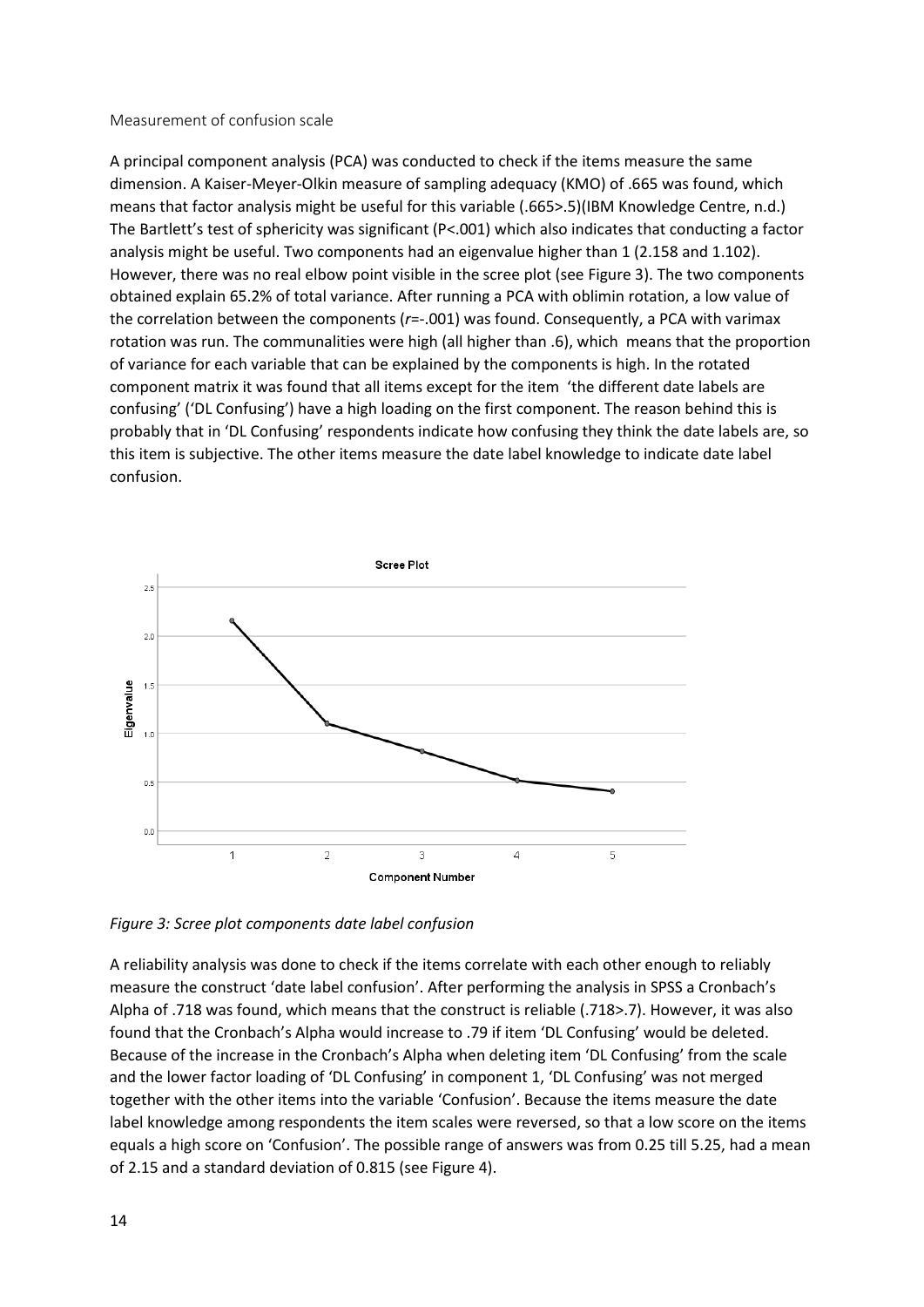

# *Figure 4: Distribution 'Confusion'*

Measurements CSR associations

After performing a PCA a KMO of .515 (>.5) was found and the Bartlett's test of sphericity was significant (P<.001). Two components had an eigenvalue higher than 1 (1.549 and 1.053). However, also for these components no real elbow-point was visible in the scree-plot. The two components explain 65% of total variance. A low correlation (r=.179) between those components was found after performing PCA with oblimin rotation. Consequently, also for this variable a PCA with varimax rotation was run. Items 'when I buy a product I think about the impact this has on the environment' ('Impact') and 'I buy EDBP to reduce food waste' ('Reduce') had a high value on the first component (see table 2). Items 'supermarkets reduce the price of PAED to reduce food waste' ('Supermarkets') and 'I think EDBP is a good principle ('EDBP') had a high value on the second component. A significant (P=<.001) Pearson correlation of .353 between 'Impact' and 'Reduce' was found after performing a bivariate correlation analysis. This means that there is a positive correlation between the items, with a medium strength (*r*=.3<.353<.5). For items 'Supermarkets' and 'EDBP' a significant (P=.004<.05) *r* of .24 was found, which indicates a positive correlation between the items, with a small strength (*r*=.1<.24<.3). This weak correlation can be explained by the difference between 'Supermarkets' and 'EDBP'. 'Supermarkets' is only related to food waste, while 'EDBP' might also be caused by economical motives. Because of the weak correlation between item 'Supermarkets' and 'EDBP' only the items 'Impact' and 'Reduce' will be used to measure the dimension CSR associations. The new variable created is called 'CSR association' and is the mean of 'Impact' and 'Reduce'.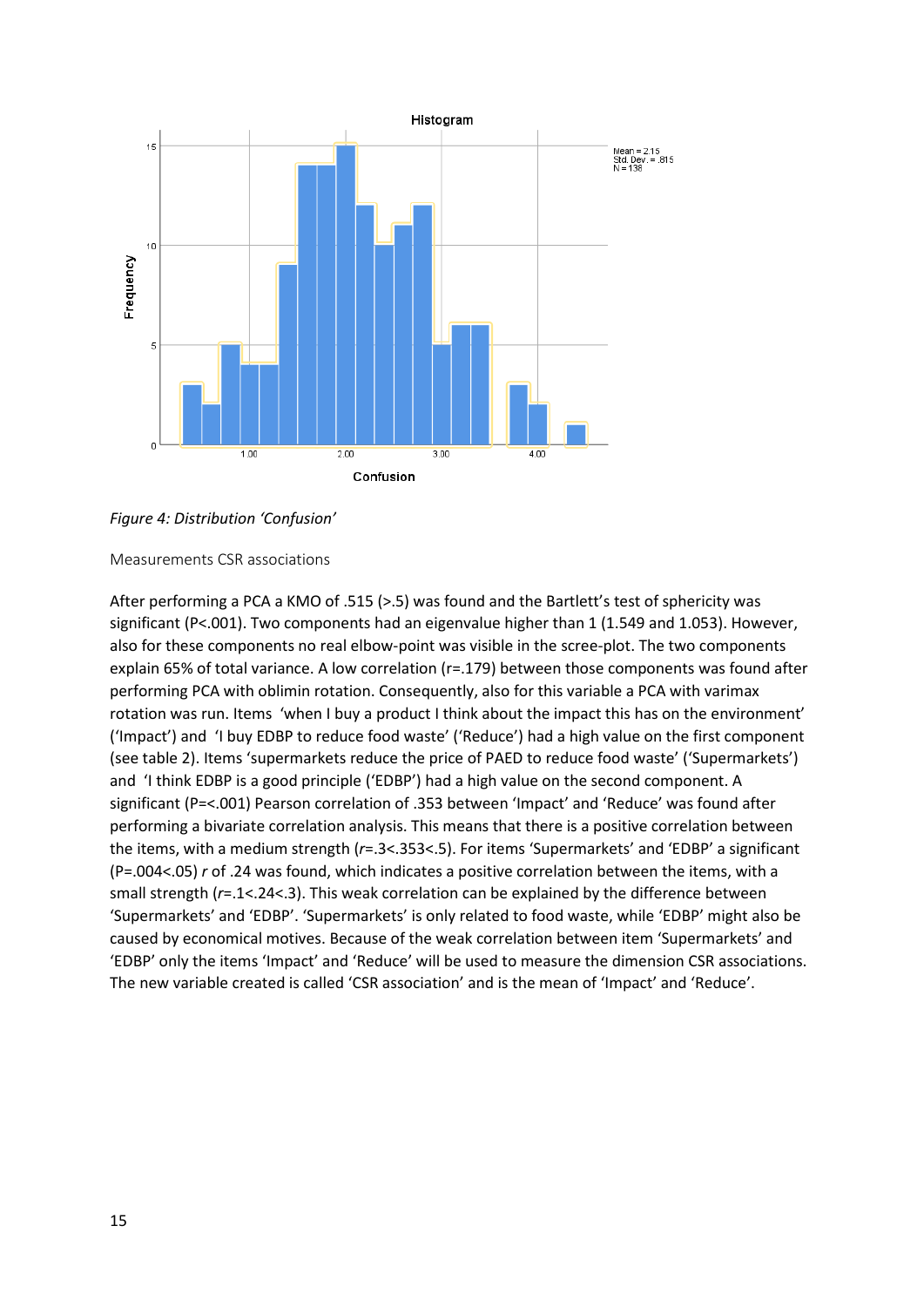#### *Table 2: Component loadings CSR associations*

| Item         | Reduce food waste | <b>EDBP</b> practices |
|--------------|-------------------|-----------------------|
| Impact       | .838              | $-.008$               |
| Supermarkets | .100              | .792                  |
| <b>EDBP</b>  | .046              | .770                  |
| Reduce       | .799              | .168                  |

#### **Component**

#### *Table 3: Main results*

|                               | Confusion          |      |        | <b>CSR</b> associations |                  |      |  |
|-------------------------------|--------------------|------|--------|-------------------------|------------------|------|--|
|                               | $F(1, 136): P^3$ : |      | $n2$ : | $F(1, 136)$ :           | Ρ <sup>a</sup> : | n2:  |  |
| <b>Date label information</b> | 4.254              | .038 | .031   | .732                    | .386             | .005 |  |
| <b>CRM-framing EDBP</b>       | .849               | .344 | .006   | .340                    | .564             | .003 |  |
| <b>Interaction effect</b>     | .183               | .667 | .001   | 1.165                   | .326             | .009 |  |

|                         | <b>EDBP</b> best before products |                      |  |      |      | <b>EDBP</b> products |  |  |  |
|-------------------------|----------------------------------|----------------------|--|------|------|----------------------|--|--|--|
|                         | $B: t: P: r^b:$                  |                      |  | B:   |      | t: $P$ : $r^b$ :     |  |  |  |
| Confusion               |                                  | .060. 620. 497. 060. |  |      |      | .152 .845 .400 .056  |  |  |  |
| <b>CSR Associations</b> |                                  | .150 1.335 .184      |  | .108 | .193 | 1.154 .251 .087      |  |  |  |

*a: The P-values for 'Confusion' and 'CSR associations' are obtained by bootstrapping with 1000 samples. b: All r values are not significant, all corresponding P>.206*

The influence of date label information on confusion

An univariate analysis of variance was conducted to look if respondents who received date label information were less confused than respondents who did not receive this information. The analysis was run with 'Confusion' as dependent variable and the conditions as fixed factor. Furthermore, the main effects were compared for the different conditions. Finally, bootstrapping was performed with 1000 samples and the conditions as stratifying variable. Bootstrapping was done because it gives more accurate confidence intervals than the standard intervals obtained using sample variance and assumptions of normality (DiCiccio & Efron B, 1996). It was found that respondents who received date label information were significantly ( see table 3) less date label confused than respondents who did not receive this information. The average confusion from respondents who received date label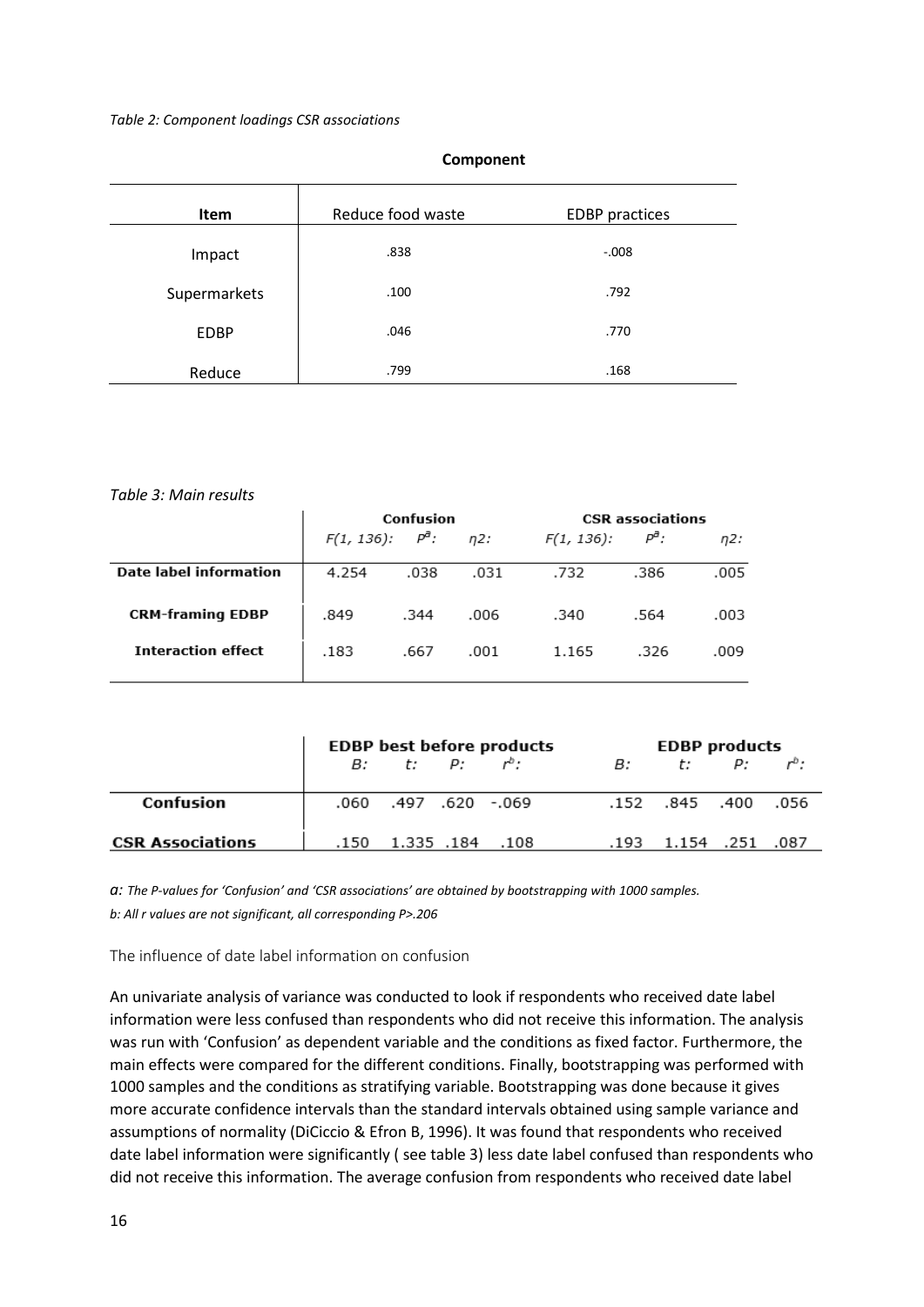information was  $\mu$ : 2.00, while this number was  $\mu$ : 2.28 for respondents who did not receive the information. Consequently, H1a: 'By informing *consumers about the difference between 'use by' and 'best before' they will experience less date label confusion'* was accepted.

The influence of date label confusion on the intention to buy EDBP 'best before' products

A multiple regression analysis was conducted to investigate if respondents who are less date label confused have more intention to buy EDBP best before products. The analysis was run with 'Confusion' and 'CSR associations' as independent variables and the amount of purchased EDBP best before products as dependent variable. No significant B and *r* values were found (see table 3), which means that there is no association between the variables 'Confusion' and the amount of purchased EDBP best before products. Consequently, no evidence was found to accept *H1b: When consumers are less date label confused, they will buy more EDBP 'best before' products.*

The influence of CRM-framing EDBP on CSR associations

An univariate analysis of variance was conducted to investigate if respondents who read the text in which EDBP was CRM-framed had more positive associations than respondents who did not read this text. The analysis was run with 'CSR associations' as dependent variable and the conditions as fixed factor. Furthermore, the main effects were compared for the conditions. Bootstrapping was performed with 1000 samples and the conditions as stratifying variable. No significant main effect (see table 3) was found. Consequently, no evidence was found to accept *H2a: 'CRM-framing EDBP lead to positive CSR associations among consumers.'.*

The influence of CSR associations on the intention to buy EDBP products

A multiple regression analysis was conducted to investigate if respondents who have more positive CSR associations have more intention to buy EDBP products. The analysis was run with 'CSR associations' and 'Confusion' as independent variables and the amount of purchased EDBP products as dependent variable. No significant B and *r* values were found (see table 3), which indicates that there is no association between the variables 'CSR associations' and the amount of purchased EDBP products. Consequently, no evidence was found to accept *H2b: Positive CSR associations among consumers will make them more likely to buy EDBP products.*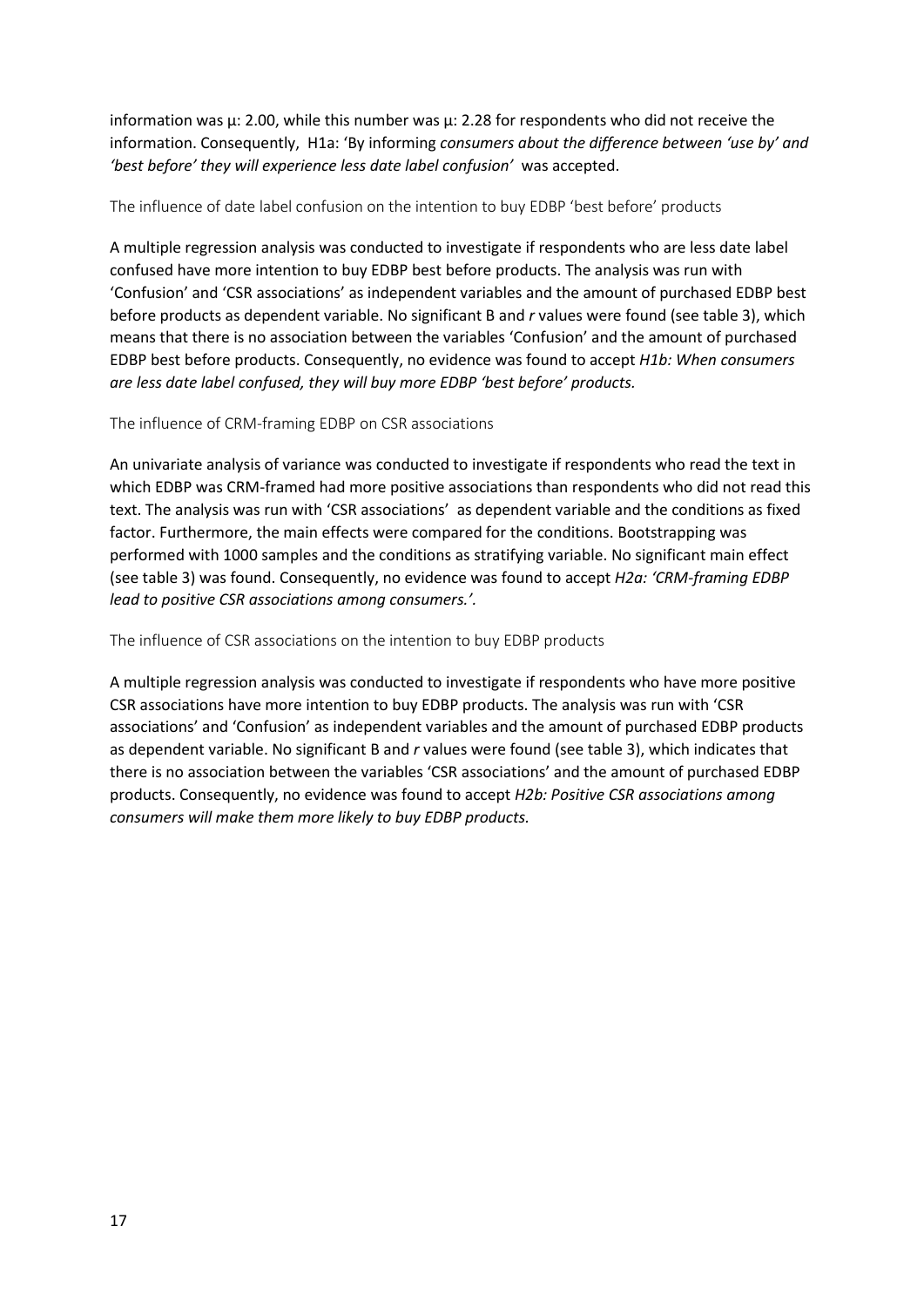# Chapter 4

# Discussion

After conducting the experiment it was found that respondents who received date label information were significantly less date label confused than respondents who did not receive this information. Consequently, hypothesis 1a 'By informing consumers about the difference between 'use by' and 'best before' they will experience less date label confusion' was accepted. This is in line with research from van Boxstael et al. (2014), in which was also found that information campaigns will lead to less date label confusion among consumers. However, in their research they recommend the government to provide the date label information, while in this research the supermarket provides the information.

No significant correlation between the degree of confusion of respondents and the amount of purchased EDBP 'best before' products was found. Consequently, no evidence was found to accept hypothesis 1b: 'When consumers are less date label confused, they will buy more EDBP 'best before' products'. This result is different from research from Tsiros & Heilman (2014), in which it was found that consumers buy more EDBP 'best before' products if they have more date label knowledge. This difference can possibly be explained by the different method that was used in this research compared to the research from Tsiros & Heilman. In contrast to this research, Tsiros & Heilman did their experiment in a real supermarket and respondents from their research were planning to consume the products they bought. Because respondents from this research knew that they would not actually consume the products they would choose, they might have not cared about the risk that consuming the products entailed. Consequently, they might have not paid a lot of attention to the date labels, the best indicators for the risk of consumption of EDBP products, that were on the products. This might have weakened the effect of date label confusion on purchased EDBP 'best before' products.

Furthermore, it was investigated if positive CSR associations among consumers could be created by letting them read a text in which EDBP was CRM-framed. However, no significant relation between the text and CSR associations was found. So no evidence was found to accept hypothesis 2a: 'CRMframing EDBP leads to positive CSR associations among consumers'. In contrast, in research from Theotokis et al. (2012) it was found that CRM-framing EDBP will lead to positive CSR associations among consumers. This contrast might be explained by the different method used in the research from Theotokis et al. compared to this research. Theotokis et al. used shelf talkers and green stickers with sustainability signs in a real supermarket, while in this research a CRM-framed text was used. The shelf talkers and stickers might be more effective than the CRM-framed text in arousing positive CSR associations. So for future it might be useful to also use shelf talkers and stickers to arouse CSR associations. For an online experiment it might be more useful to use a video instead of text, because seeing imagery probably has a bigger impact than only text.

Also no support was found for hypothesis 2b: *'*Positive CSR associations among consumers will make them more likely to buy EDBP products', since there was no significant correlation found between CSR associations and the amount of purchased EDBP products. On the contrary, in research from David et al. (2009) a positive relationship between CSR associations and purchase intention was found. This difference might be caused by the different product categories in the researches. In this research relatively cheap products were sold, while in the research from David et al. more expensive products like computers were sold. For more expensive products consumers invest more time and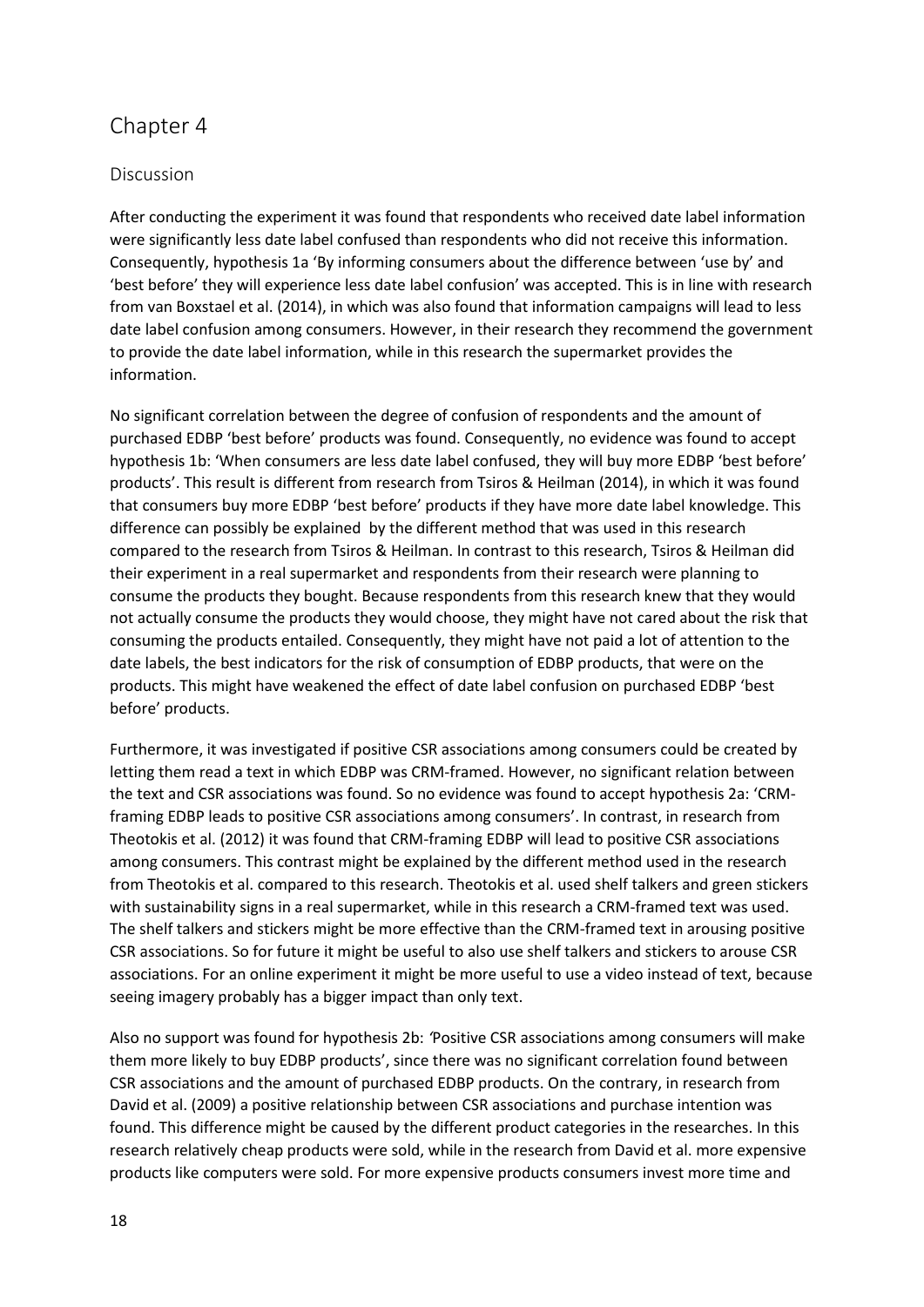effort in the consideration to buy a product, so they also might take CSR associations considerations more into account. Furthermore, in this research respondents did not actually buy products, they did not have to pay and they did not receive the products. Buying a virtual product does not have environmental and economic consequences, while in real supermarkets this is the case. So it might be the case that consumers buy more EDBP in real supermarkets, because they would be more aware of the economic and environmental benefits this brings than in a virtual web-shop. So the effect of CRM framing EDBP on the amount of purchased EDBP products might be stronger if the experiment was conducted in a real supermarket.

Finally, the external validity of this research could be improved by getting a more representative sample out of the population for the experiment. Participants for the experiment of this research are not representative for the Dutch population, because 84 out of 138 participants had an age between 18 and 24. This has as a result that respondents had a lower income than the Dutch population, because most of 18-24 year olds do not have a full time job. 55.8% of respondents indicated to have a household income lower than €20,001, which is more than the Dutch population in which this number is 29.6% (CBS, 2019). This might result in respondents buying more EDBP than the Dutch population because these products are reduced in price. In this research 24.6% of the total amount of products purchased was an EDBP product. Furthermore, 63.8% percent of respondents was female, what is not representative for the Dutch population in which 50.6% is female (CBS, 2018). On the other side, females still do more grocery shopping than males, so the higher percentage is actually more realistic for the average consumer (van Tellingen et al., 2017). However, in the CSR-INF condition the gender distribution differed a lot from the real population, since 83.9% of respondents in that condition was female. This might have affected the outcomes of this research since females are more environmentally conscious and consequently are more likely to buy EDBP (Mintel, 2018). Also the education of respondent was not representative for the Dutch population, since 117 out of 138 respondents (84.5%) indicated to be higher educated. In reality 49.4% of respondents in the Netherlands is higher educated (Onderwijs in cijfers, 2019). This might also have an impact on the amount of purchased EDBP products, since higher educated people in general are more environmentally conscious than the average consumer.

# Conclusions

To investigate the influence of information campaigns on the effectiveness of EDBP an experiment was conducted. It was found that providing date label information to consumers makes them less date label confused. However, consumers who were less confused did not have the intention to buy more 'best before' EDBP products. So it is useful for retailers to provide information about the different date labels, but still a solution should be found to convince consumers to buy 'best before' EDBP products. Furthermore, respondents who read the CRM-framed text did not have more positive CSR associations than respondents who did not read the text. Finally, respondents who had more positive CSR associations did not have a higher intention to buy EDBP products. So after all it can be concluded that information campaigns do not improve the effectiveness of EDBP.

In this research no differences between respondents were made based on their characteristics. Future research can focus on how segmentation and targeting could be used in order to improve the effectiveness of EDBP. Differences between gender, the extent to which a consumer is environmentally conscious, income and age could be made. Consequently, it should be investigated how these different groups of consumers should be targeted in order to make EDBP as effective as possible. This should be done, because in this research no effects were found on the amount of purchased EDBP products. Besides differences between consumers also differences between the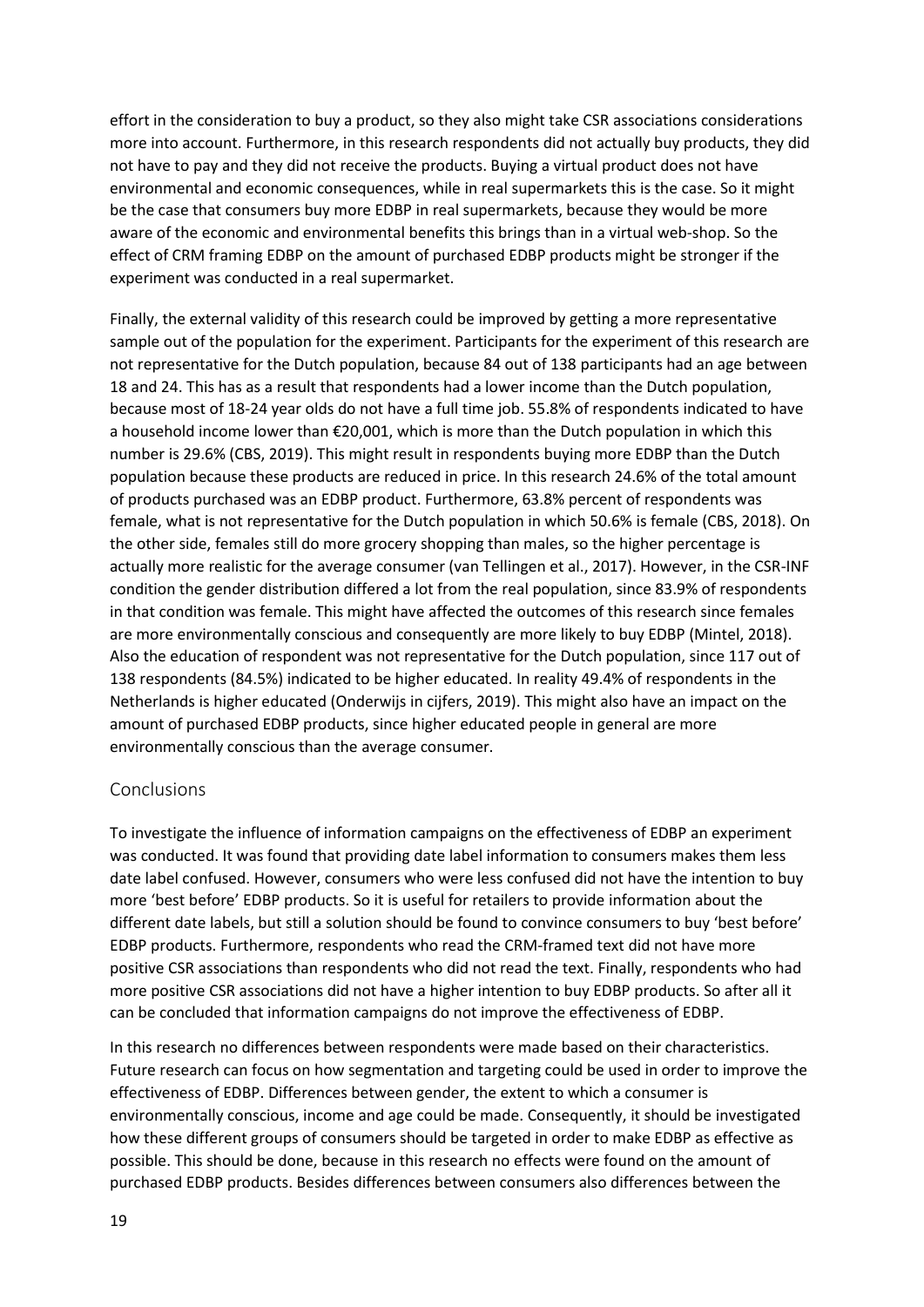effectiveness of EDBP between different product categories can be made in future research. Furthermore, future research should be conducted in a real supermarket instead of an online webshop since this research has shown that consumers tend to behave differently online than they would have in a real supermarket.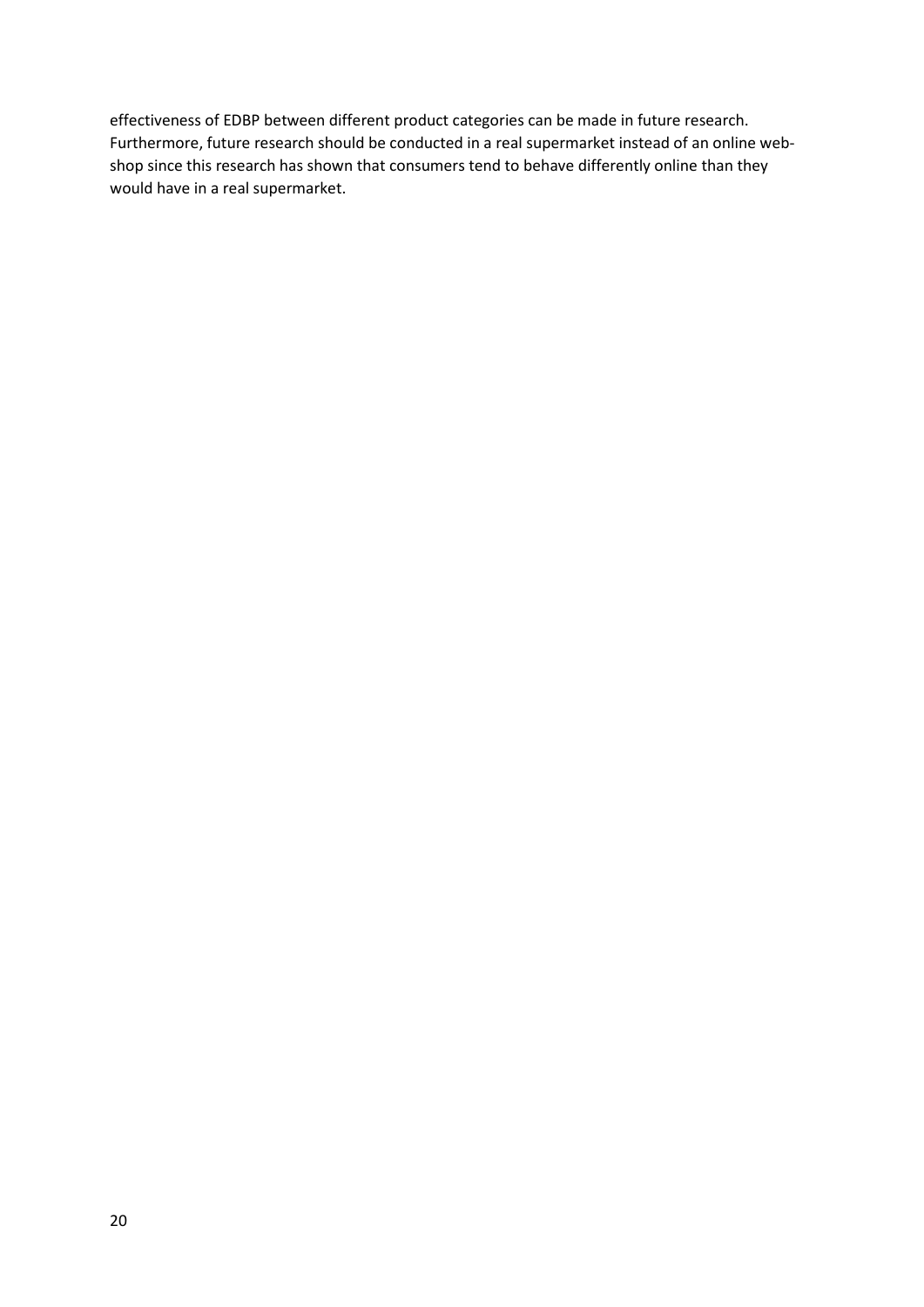References

Aburto, L., & Weber, R. (2007). Improved supply chain management based on hybrid demand forecasts. *Applied Soft Computing*, 7(1), 136-144. https://doi.org/10.1016/j.asoc.2005.06.001

Angulo, A. M., & Gil, J. M. (2007). Risk perception and consumer willingness to pay for certified beef in Spain. *Food Quality and Preference*, 18(8), 1106-1117. https://doi.org/10.1016/j.foodqual.2007.05.008

Aschemann-Witzel, J., De Hooge, I. E., Rohm, H., Normann, A., Bossle, M. B., Grønhøj, A., & Oostindjer, M. (2017). Key characteristics and success factors of supply chain initiatives tackling consumer-related food waste–A multiple case study. *Journal of Cleaner Production*, 155, 33-45. https://doi.org/10.1016/j.jclepro.2016.11.173

Aschemann-Witzel, J., Giménez, A., & Ares, G. (2018). Consumer in-store choice of suboptimal food to avoid food waste: the role of food category, communication and perception of quality dimensions. *Food Quality and Preference*, 68, 29-39. https://doi.org/10.1016/j.foodqual.2018.01.020

Brown, T. J., & Dacin, P. A. (1997). The company and the product: Corporate associations and consumer product responses*. Journal of Marketing*, 61(1), 68-84. DOI: 10.2307/1252190

Buzby, J. C., Farah-Wells, H., & Hyman, J. (2014). The estimated amount, value, and calories of postharvest food losses at the retail and consumer levels in the United States. *USDA-ERS Economic Information Bulletin*, (121).

Campo, K., Gijsbrechts, E., & Nisol, P. (2000). Towards understanding consumer response to stockouts. Journal of Retailing, 76(2), 219-242. [https://doi.org/10.1016/S0022-4359\(00\)00026-9](https://doi.org/10.1016/S0022-4359(00)00026-9)

CBS. (2018, August 26). Mannen en vrouwen per leeftijdsgroep. Retrieved from [https://www.cbs.nl/nl-nl/achtergrond/2018/35/mannen-en-vrouwen-per](https://www.cbs.nl/nl-nl/achtergrond/2018/35/mannen-en-vrouwen-per-leeftijdsgroep)[leeftijdsgroep](https://www.cbs.nl/nl-nl/achtergrond/2018/35/mannen-en-vrouwen-per-leeftijdsgroep)

CBS. (2019, November 11). Inkomensverdeling. Retrieved from<https://www.cbs.nl/nl-nl/visualisaties/inkomensverdeling>

Chun, Y. H. (2003). Optimal pricing and ordering policies for perishable commodities. *European Journal of Operational Research*, 144(1), 68-82. https://doi.org/10.1016/S0377-2217(01)00351-4

Chung, J. (2019). Effective Pricing of Perishables for a More Sustainable Retail Food Market. *Sustainability*, 11(17), 4762. https://doi.org/10.3390/su11174762

David, P., Kline, S., & Dai, Y. (2005). Corporate social responsibility practices, corporate identity, and purchase intention: A dual-process model. *Journal of Public Relations Research*, 17(3), 291-313. https://doi.org/10.1207/s1532754xjprr1703\_4

Dietz, T., Kalof, L., & Stern, P. C. (2002). Gender, values, and environmentalism. *Social Science Quarterly,* 83(1), 353-364.

Elmaghraby, W., & Keskinocak, P. (2003). Dynamic pricing in the presence of inventory considerations: Research overview, current practices, and future directions. *Management Science*, 49(10), 1287-1309. https://doi.org/10.1287/mnsc.49.10.1287.17315

Evans, D. (2012). Beyond the throwaway society: ordinary domestic practice and a sociological approach to household food waste. *Sociology*, 46(1), 41-56. https://doi.org/10.1177/0038038511416150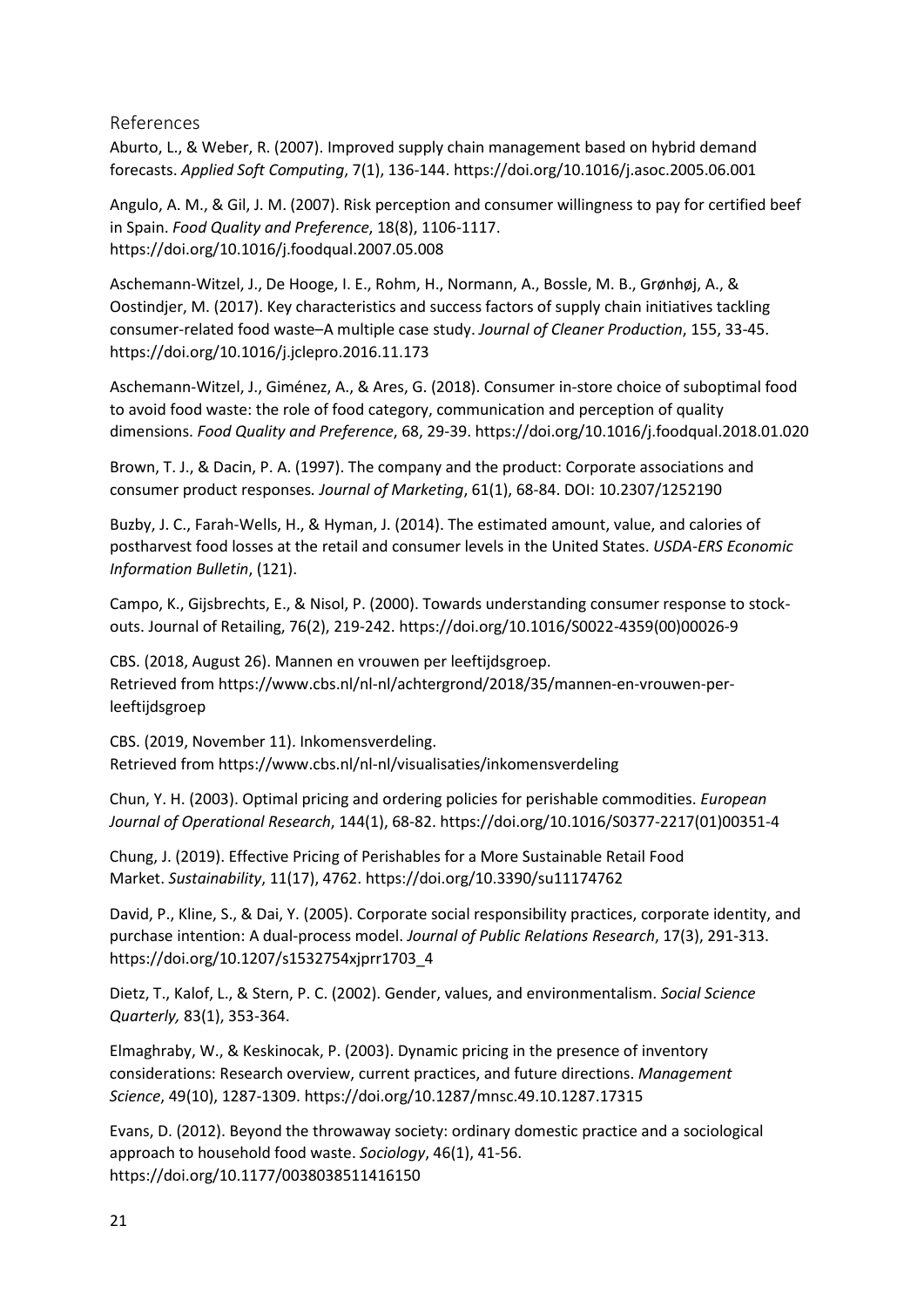FAO. (2013). Food wastage footprint: Impacts on natural resources. FAO.

Garnett, T. (2011). Where are the best opportunities for reducing greenhouse gas emissions in the food system (including the food chain)?. *Food Policy*, 36, 23-32. https://doi.org/10.1016/j.foodpol.2010.10.010

Garrone, P., Melacini, M., & Perego, A. (2014). Opening the black box of food waste reduction. *Food Policy*, 46, 129-139. https://doi.org/10.1016/j.foodpol.2014.03.014

Grewal, D., Krishnan, R., Baker, J., & Borin, N. (1998). The effect of store name, brand name and price discounts on consumers' evaluations and purchase intentions*. Journal of Retailing*, 74(3), 331-352. https://doi.org/10.1016/S0022-4359(99)80099-2

Gustavsson, J., Cederberg, C., Sonesson, U., Van Otterdijk, R., & Meybeck, A. (2011). Global food losses and food waste (pp. 1-38). Rome: FAO.

Homans, G. C. (1961). Social behavior: Its elementary forms. *Social Forces, 40 (2), 180-181*

IBM Knowledge Centre (n.d.) KMO and Bartlett's test.

Retrieved from:

[https://www.ibm.com/support/knowledgecenter/SSLVMB\\_subs/statistics\\_casestudies\\_project\\_ddit](https://www.ibm.com/support/knowledgecenter/SSLVMB_subs/statistics_casestudies_project_ddita/spss/tutorials/fac_telco_kmo_01.html) [a/spss/tutorials/fac\\_telco\\_kmo\\_01.html](https://www.ibm.com/support/knowledgecenter/SSLVMB_subs/statistics_casestudies_project_ddita/spss/tutorials/fac_telco_kmo_01.html)

Jin, B., & Sternquist, B. (2003). The influence of retail environment on price perceptions: An exploratory study of US and Korean students. *International Marketing Review*, 20(6), 643-660. https://doi.org/10.1108/02651330310505231

Kimes, S. E. (2010). Strategic pricing through revenue management. Cornell University, School of Hospitality Administration

Kimes, S. E., & Wirtz, J. (2003). Has revenue management become acceptable? Findings from an international study on the perceived fairness of rate fences. *Journal of Service Research*, 6(2), 125-

Konuk, F. A. (2015). The effects of price consciousness and sale proneness on purchase intention towards expiration date-based priced perishable foods. *British Food Journal*, 117(2), 793-804. https://doi.org/10.1108/BFJ-10-2013-0305

Leib, E. B., Rice, C., Neff, R., Spiker, M., Schklair, A., & Greenberg, S. (2016). Consumer perceptions of date labels: National survey. *Safety*, 23(54), 19.

Lichtenstein, D. R., Ridgway, N. M., & Netemeyer, R. G. (1993). Price perceptions and consumer shopping behavior: a field study. *Journal of Marketing Research*, 30(2), 234-245.

Lombart, C., & Louis, D. (2014). A study of the impact of Corporate Social Responsibility and price image on retailer personality and consumers' reactions (satisfaction, trust and loyalty to the retailer). *Journal of Retailing and Consumer Services*, 21(4), 630-642. https://doi.org/10.1016/j.jretconser.2013.11.009

Martínez, Z., Menacho, P., & Pachón-Ariza, F. (2014). Food loss in a hungry world, a problem?. *Agronomía Colombiana*, 32(2), 283-293.

McAfee, R. P., & Te Velde, V. (2006). Dynamic pricing in the airline industry, California Institute of Technology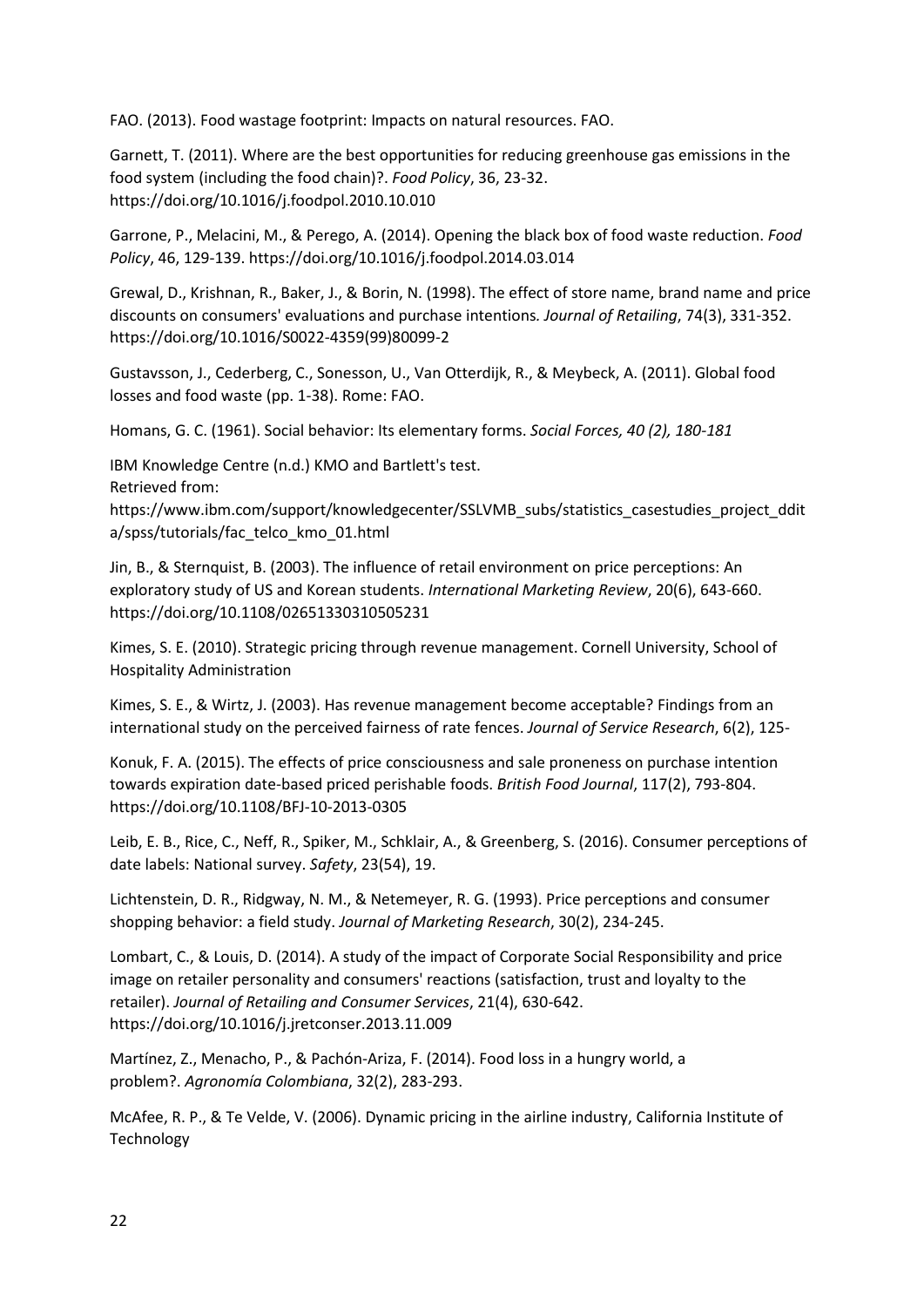Meinzen-Dick, R., Kovarik, C., & Quisumbing, A. R. (2014). Gender and sustainability. *Annual Review of Environment and Resources*, 39. https://doi.org/10.1146/annurev-environ-101813-013240

Mena, C., Adenso-Diaz, B., & Yurt, O. (2011). The causes of food waste in the supplier–retailer interface: Evidences from the UK and Spain. *Resources, Conservation and Recycling*, 55(6), 648-658. https://doi.org/10.1016/j.resconrec.2010.09.006

Mintel. (2018). The eco gender gap: 71% of women try to live more ethically, compared to 59% of men. Mintel press office.

Retrieved from https://www.mintel.com/press-centre/social-and-lifestyle/the-eco-gender-gap-71-ofwomen-try-to-live-more-ethically-compared-to-59-of-men

Monier, V., Mudgal, S., Escalon, V., O'Connor, C., Gibon, T., Anderson, G., & Montoux, H. (2010). Preparatory Study on Food Waste Across EU 27: *Technical Report. European Communities: Paris, France.* DOI : 10.2779/85947

Müller, S. S., Fries, A. J., & Gedenk, K. (2014). How much to give?—The effect of donation size on tactical and strategic success in cause-related marketing*. International Journal of Research in Marketing,* 31(2), 178-191. https://doi.org/10.1016/j.ijresmar.2013.09.005

Onderwijs in cijfers. (2019). Hoogst behaald onderwijsniveau, Onderwijs in cijfers. Retrieved from https://www.onderwijsincijfers.nl/kengetallen/onderwijs-algemeen/hoogst-behaaldopleidingsniveau

Papargyropoulou, E., Lozano, R., Steinberger, J. K., Wright, N., & bin Ujang, Z. (2014). The food waste hierarchy as a framework for the management of food surplus and food waste. *Journal of Cleaner Production*, 76, 106-115. https://doi.org/10.1016/j.jclepro.2014.04.020

Pinstrup-Andersen, P., Pandya-Lorch, R., & Rosegrant, M. W. (1999). World food prospects: Critical issues for the early twenty-first century. *Overseas Development Institute*

Quested, T. E., Marsh, E., Stunell, D., & Parry, A. D. (2013). Spaghetti soup: The complex world of food waste behaviours. *Resources, Conservation and Recycling*, 79, 43-51. https://doi.org/10.1016/j.resconrec.2013.04.011

Robinson, S. L., & Rousseau, D. M. (1994). Violating the psychological contract: Not the exception but the norm. *Journal of Organizational behavior*, 15(3), 245-259.

Selcuk, A. M., & Avsar, Z. M. (2019). Dynamic pricing in airline revenue management. *Journal of Mathematical Analysis and Applications, 478(2), 1191-1217. https://doi.org/10.1016/j.jmaa.2019.06.012*

Sinha, I. (2000). Cost transparency: The net's real threat to prices and brands. *Harvard Business Review*, 78(2), 43-43.

Steinfeld, H., Gerber, P., Wassenaar, T. D., Castel, V., Rosales, M., Rosales, M., & de Haan, C. (2006). Livestock's long shadow: environmental issues and options. *Food & Agriculture Org*.

Theotokis, A., Pramatari, K., & Tsiros, M. (2012). Effects of expiration date-based pricing on brand image perceptions. *Journal of Retailing*, 88(1), 72-87. https://doi.org/10.1016/j.jretai.2011.06.003

Tsiros, M., & Heilman, C. M. (2005). The effect of expiration dates and perceived risk on purchasing behavior in grocery store perishable categories. *Journal of Marketing*, 69(2), 114-129. DOI: 10.1509/jmkg.69.2.114.60762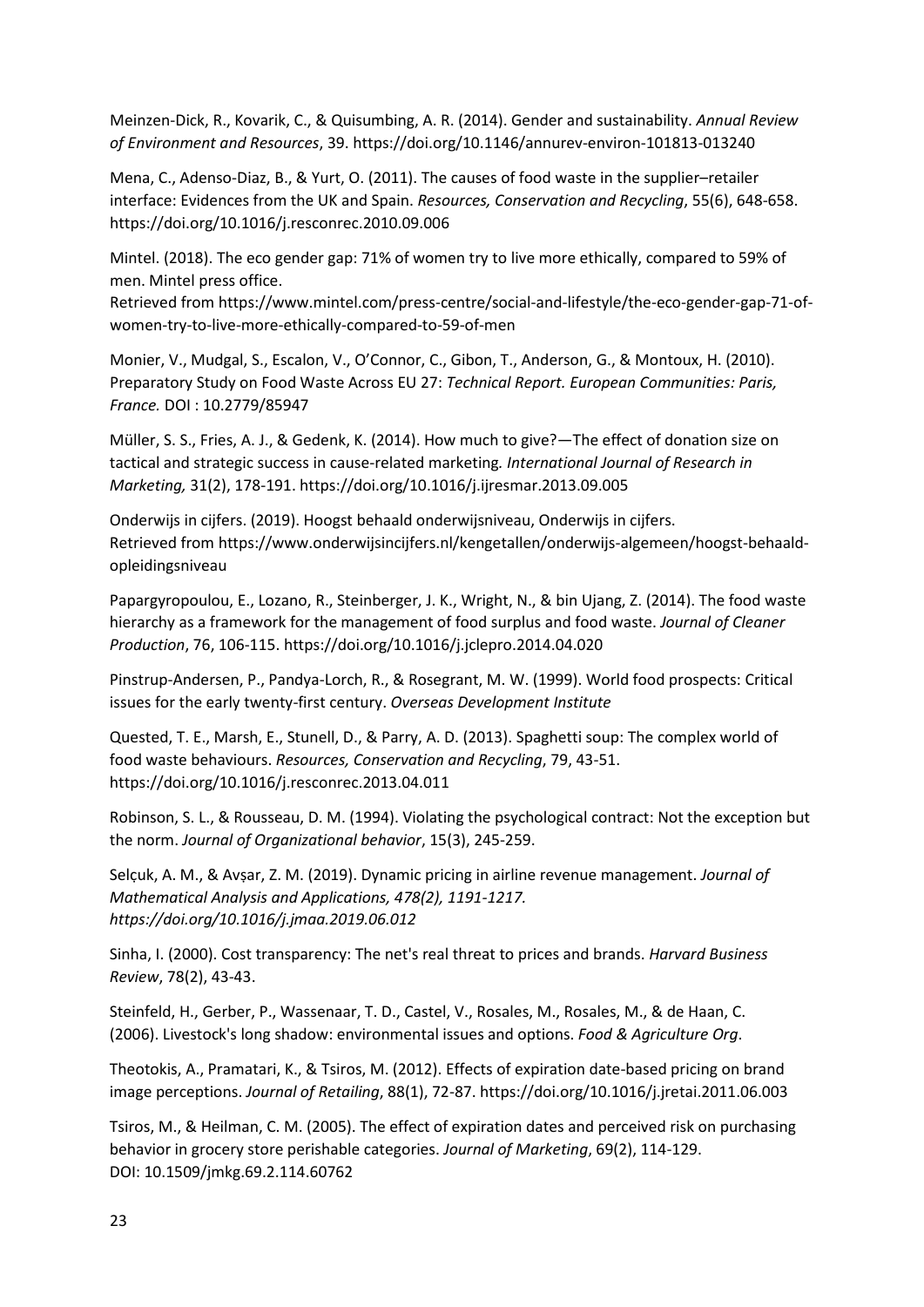Tukker, A., & Jansen, B. (2006). Environmental impacts of products: A detailed review of studies. *Journal of Industrial Ecology*, 10(3), 159-182 https://doi.org/10.1162/jiec.2006.10.3.159

Van Boxstael, S., Devlieghere, F., Berkvens, D., Vermeulen, A., & Uyttendaele, M. (2014). Understanding and attitude regarding the shelf life labels and dates on pre-packed food products by Belgian consumers. *Food Control*, 37, 85-92. https://doi.org/10.1016/j.foodcont.2013.08.043

Van Tellingen, Kleinheerenbrink, Verstappen, Gerritse, Niks & de Soet. (2017, April 20). De essentiële invloed van vrouwen op retail. Retailtrends.

Retrieved from https://retailtrends.nl/item/48536/de-essentiele-invloed-van-vrouwen-op-retail

Wang, X., & Li, D. (2012). A dynamic product quality evaluation based pricing model for perishable food supply chains. *Omega*, 40(6), 906-917. https://doi.org/10.1016/j.omega.2012.02.001

Waste & Resources Action Programme. (2007) understanding food waste. Retrieved from

https://www.wrap.org.uk/sites/files/wrap/FoodWasteResearchSummaryFINALADP29\_3\_\_07.pdf

Waste & Resources Action Programme (2010) Helping Consumers Reduce Food Waste – A Retail Survey.

Retrieved from https://www.wrap.org.uk/sites/files/wrap/A\_Retail\_Survey.e5de3bec.9596.pdf

Youmatter. (2019, December 11). Corporate Social Responsibility (CSR) – Definition, History and Evolution.

Retrieved from[: https://youmatter.world/en/definition/csr-definition/](https://youmatter.world/en/definition/csr-definition/)

Zenghelis, D. (2006). Stern Review: The economics of climate change. London, England: HM Treasury.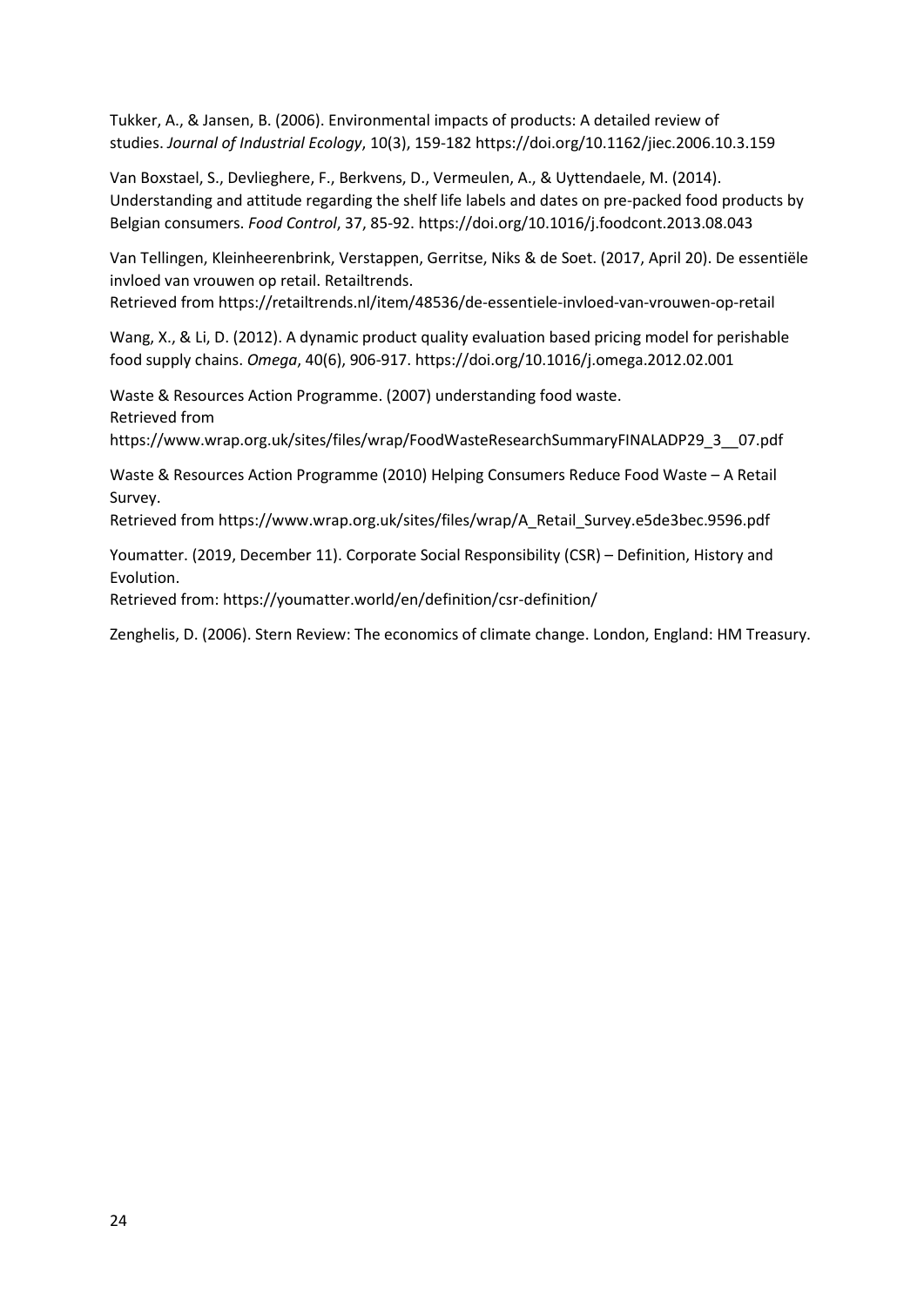# Appendix 1

Survey

## Beste deelnemer,

 In het kader van mijn studie aan de Wageningen Universiteit doe ik onderzoek naar de manier waarop consumenten aankoopbeslissingen nemen in supermarkten. Ik verzoek u vriendelijk hiervoor een vragenlijst in te vullen, wat ongeveer 5 minuten zal duren. De vragen zullen gaan over uw eigen meningen en gedrag, er zijn dus geen goede of foute antwoorden. Uw antwoorden zullen anoniem verwerkt en opgeslagen worden, hetgeen betekent dat de informatie niet tot u als persoon te herleiden is. Voordat u verder gaat zou ik u willen vragen om mij toestemming te geven om uw antwoorden te gebruiken ten behoeve van wetenschappelijk onderzoek. U kunt u zelf op elk gewenst moment van de vragenlijst terugtrekken, al is het voor dit onderzoek van belang dat u de vragenlijst volledig invult.

Onder de respondenten zal een VVV cadeaubon t.w.v. 25 euro verloot worden, als u kans wilt maken om deze te winnen kunt u aan het einde van de vragenlijst uw e-mailadres achterlaten.

 Alvast hartelijk bedankt voor het invullen van de vragenlijst! Om uw toestemming te geven en te beginnen met de vragenlijst kunt u op de onderstaande pijl drukken.

#### Hoeveel dagen per week doet u boodschappen?

 $\bigcap$  Nooit

| $\cup$ 1 dag per week |  |
|-----------------------|--|
|-----------------------|--|

- $\bigcirc$  2 dagen per week
- $\bigcirc$  3 dagen per week
- $\bigcirc$  4 dagen per week
- $\bigcirc$  5 dagen per week
- $\bigcirc$  6dagen per week
- $\bigcirc$  Dagelijks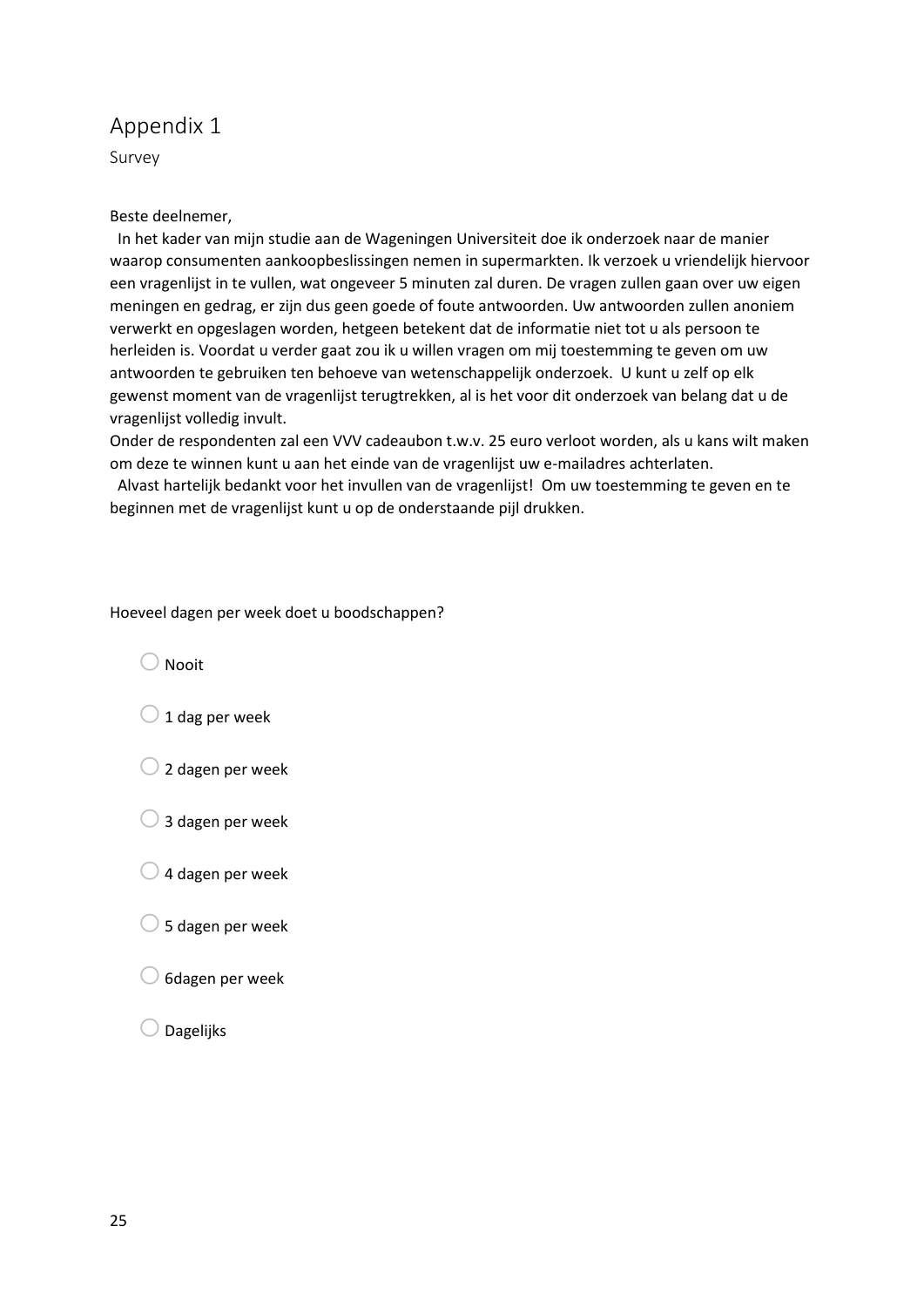U krijgt op de volgende pagina een stuk tekst te zien. Gelieve deze volledig te lezen voordat u naar de volgende pagina gaat.

#### **Voedselverspilling**

De grootste oorzaak van voedselverspilling door supermarkten in westerse landen komt door producten die niet meer verkocht mogen worden, omdat ze hun houdbaarheidsdatum overschreden hebben. Het over datum gaan van deze producten wordt veroorzaakt doordat producten slechts gelimiteerde tijd aan kwaliteitseisen voldoen. Voor een supermarkt is het onmogelijk om precies in te schatten hoeveel exemplaren van een product in een bepaalde periode verkocht zullen worden. Aan de ene kant wil de supermarkt te allen tijde voldoende producten op voorraad hebben, zodat u als klant niet misgrijpt bij het kopen van uw favoriete product. Aan de andere kant wil een supermarkt met het oog op voedselverspilling niet een te grote voorraad hebben. Hiermee wordt de kans namelijk aanzienlijk vergroot dat producten over datum gaan en vervolgens weggegooid moeten worden.

Een oplossing voor dit voedselverspillingsprobleem ligt bij u als consument. Als u meer producten koopt die hun houdbaarheidsdatum naderen, gaan er minder producten over datum en hoeven er minder producten weggegooid te worden.In de virtuele supermarkt van dit onderzoekt zijn producten die bijna over datum gaan in prijs verlaagd. Bovendien wordt de kwaliteit en veiligheid van deze producten gegarandeerd.

**Houdbaarheidsdata** Verder maken we in Nederland gebruik van twee soorten houdbaarheidsdata: te gebruiken tot (TGT) en ten minste houdbaar tot (THT). TGT geldt als de uiterste datum waarop het levensmiddel nog mag worden geconsumeerd en er geen risico voor de gezondheid bestaat. TGT wordt gebruikt op producten die zeer bederfelijk zijn zoals vers vlees en verse vis. Het consumeren van producten na de TGT kan een serieus gevaar zijn voor de gezondheid. THT geeft echter de datum aan tot wanneer de producent of verkoper van het levensmiddel de kwaliteit van het product garandeert. Als het product na de THT normaal van kleur, geur en smaak is, bestaat er bij het consumeren ervan vrijwel geen gevaar voor de gezondheid.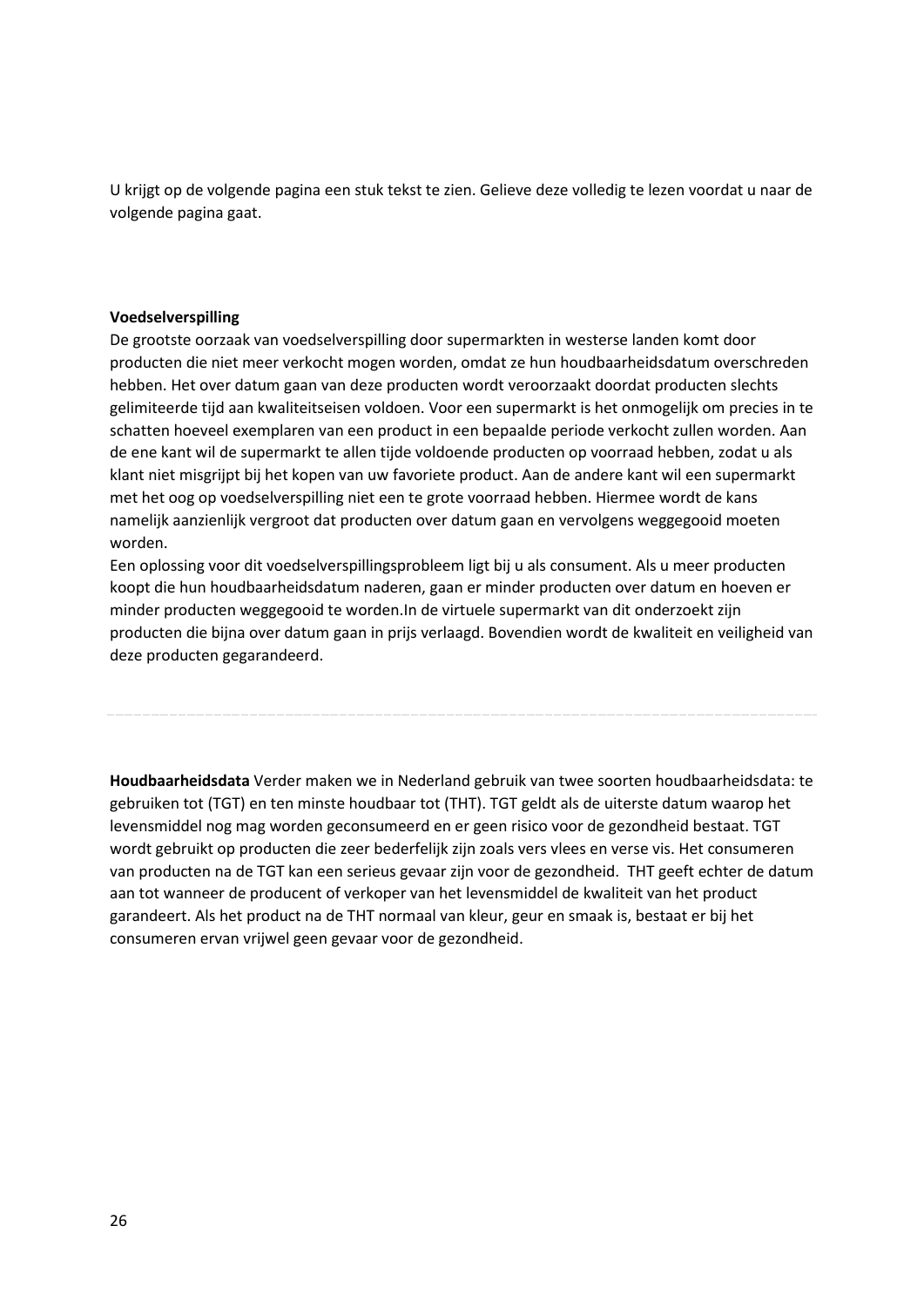Stelt u zich in de volgende situatie voor: het is vrijdagmiddag 1 januari en u staat op het punt om boodschappen voor het avondeten te doen. U ontvangt namelijk 3 gasten en u bent van plan een pasta bolognese te maken. In verband met tijdgebrek besluit u gesneden groenten en geraspte kaas te kopen.

Voor deze pasta heeft u in ieder geval de volgende producten nodig:

- Pasta
- Pastasaus
- (Vegetarisch) gehakt
- Voorgesneden groenten
- Geraspte kaas

Op de volgende pagina's kunt u uw productkeuze maken door op het plaatje van het desbetreffende product te klikken. Als u dit gedaan heeft zal uw keuze groen worden, door op het pijltje te drukken kunt u vervolgens naar de volgende pagina gaan.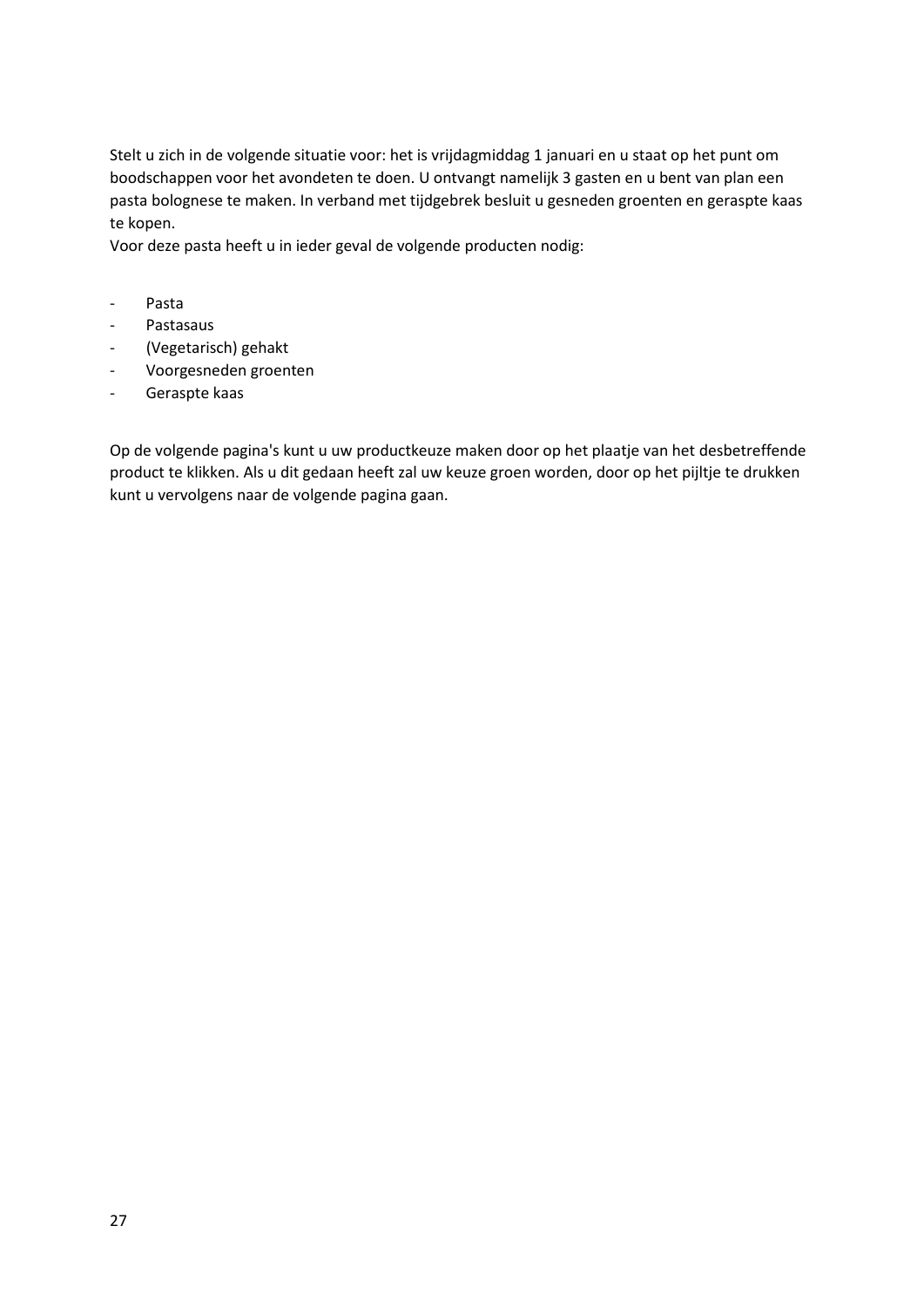Hieronder kunt u het type pasta kiezen dat u voor uw avondmaal wilt gebruiken.

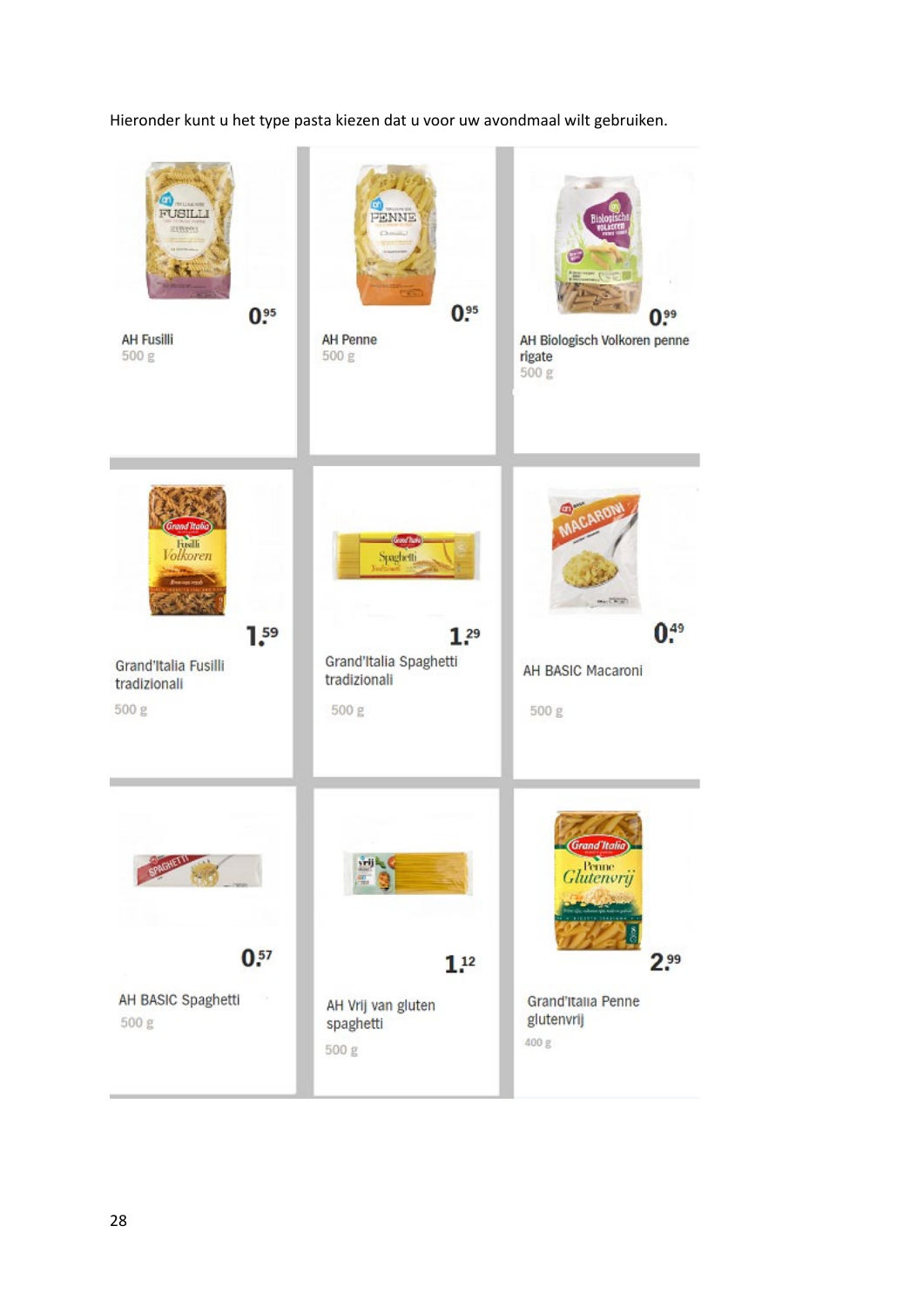# Hieronder kunt u kiezen welke pastasaus u voor uw pasta wilt gebruiken.

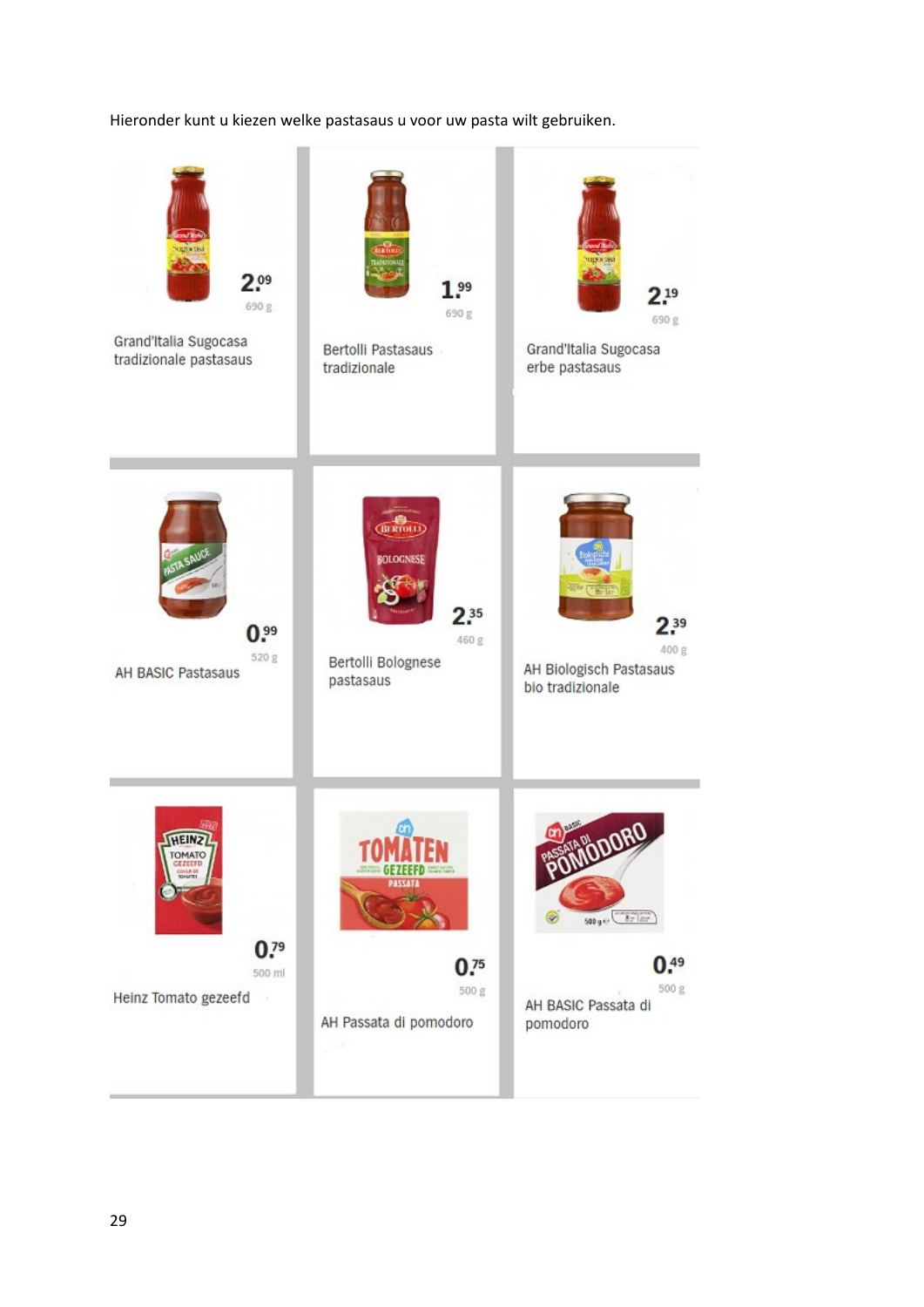#### Hieronder kunt u kiezen welk gehakt u door uw pasta wilt doen.

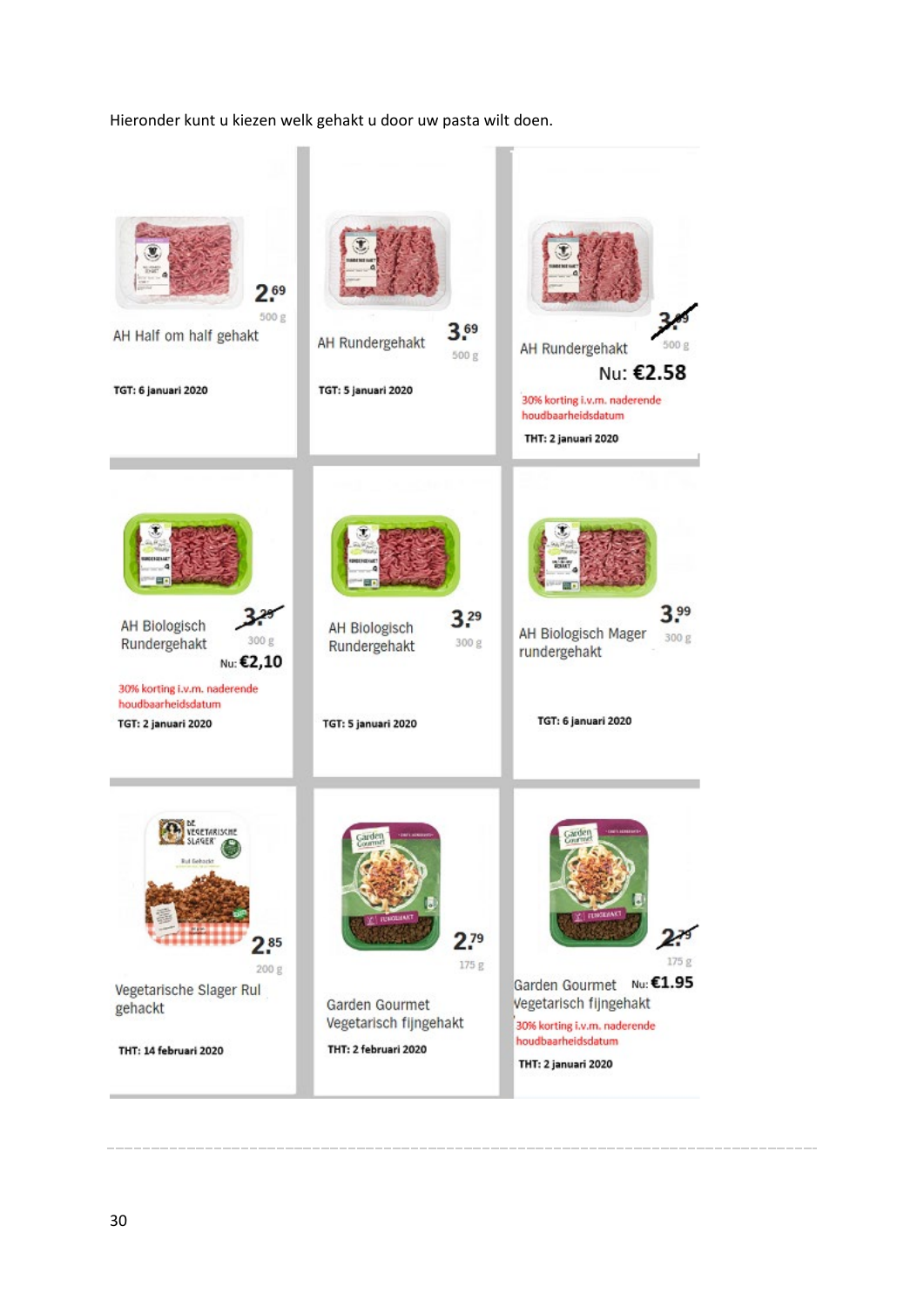Hieronder kunt u kiezen welke groentemix(en) u voor uw pasta wilt gebruiken.

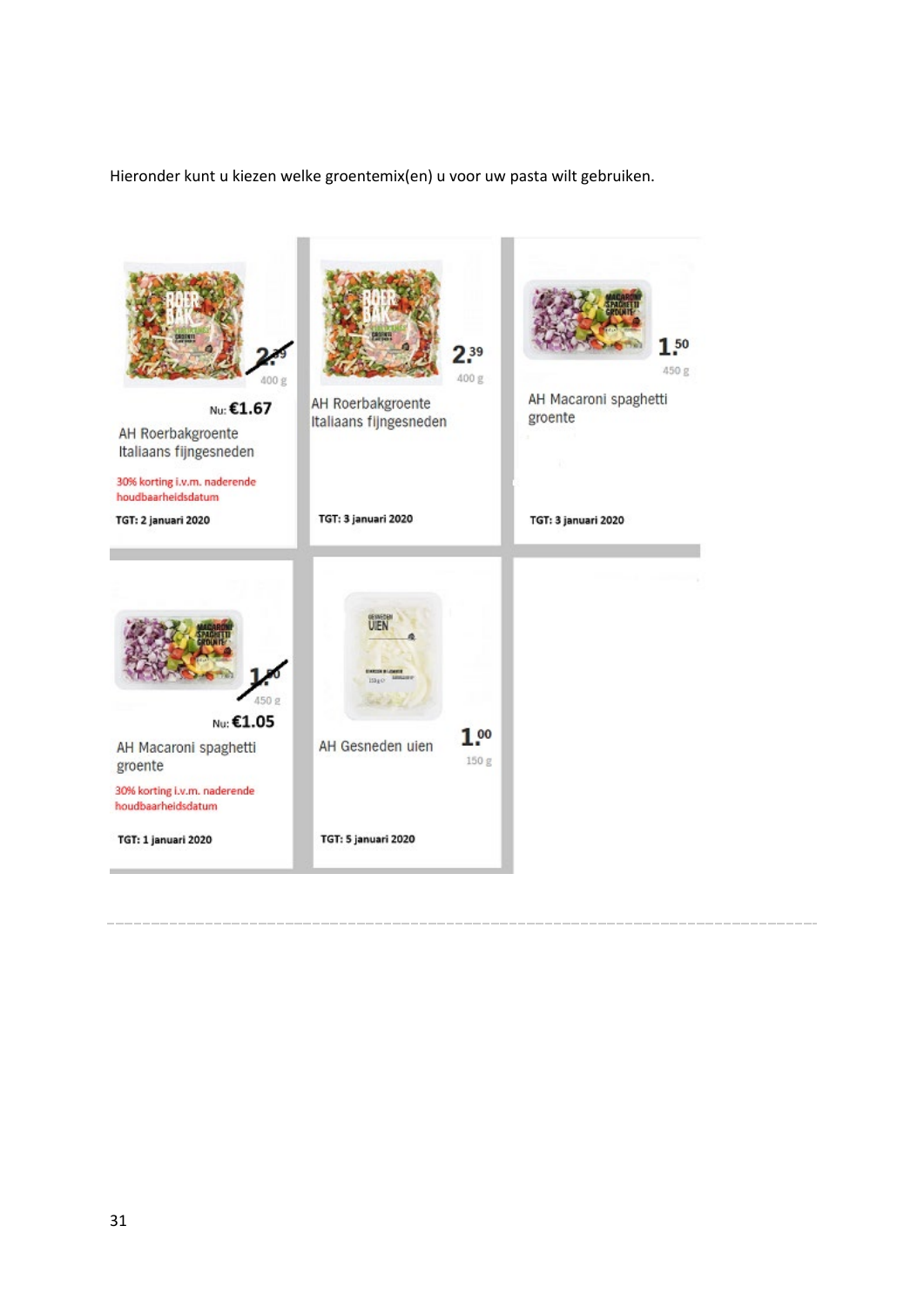### Hieronder kunt u kiezen welke kaas u door uw pasta wilt doen.

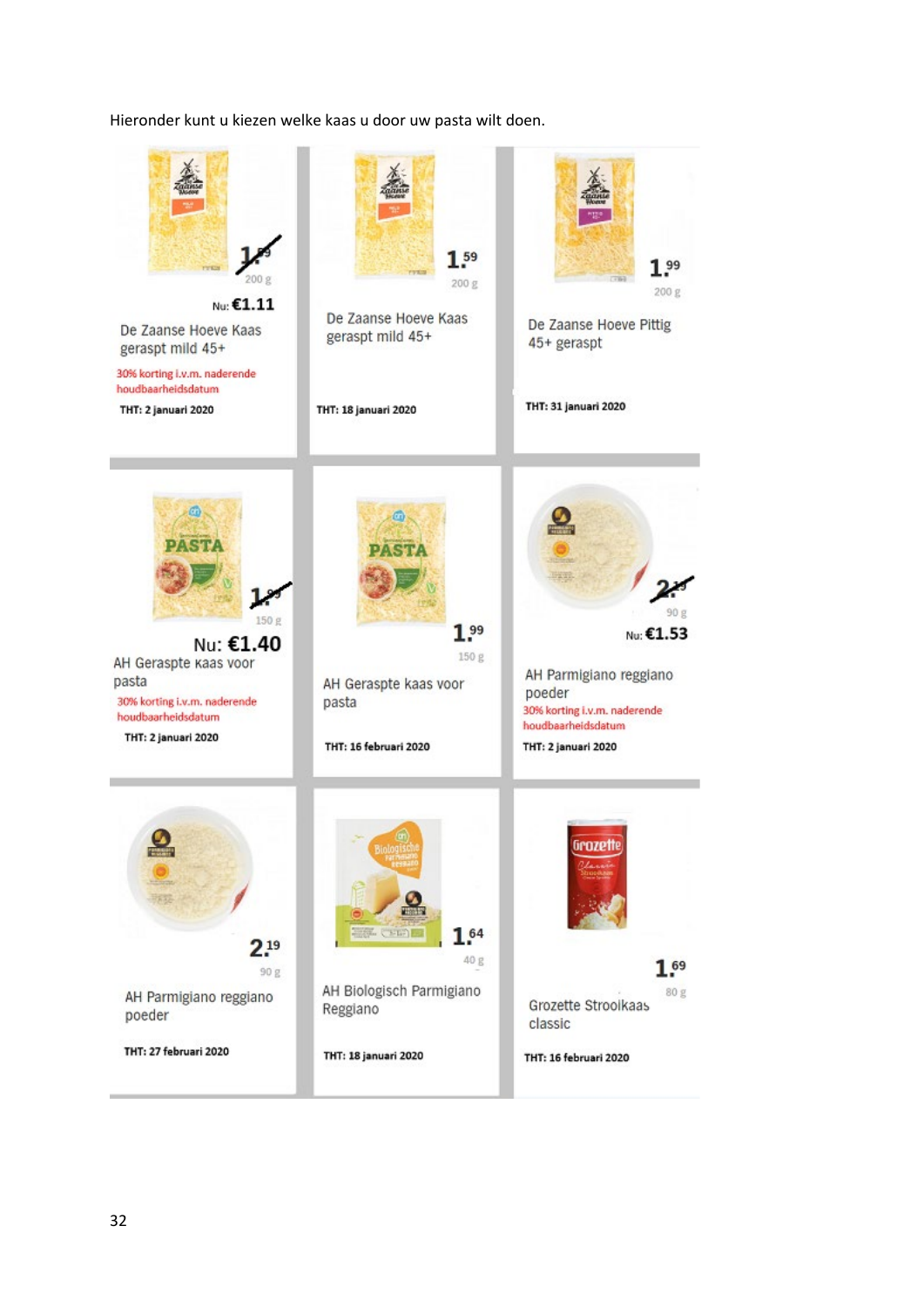Gelieve hieronder in te vullen hoeveel exemplaren van de door u gekozen producten u wilt kopen (houdt in gedachten dat u voor 4 personen gaat koken).

Bedankt voor het kiezen van de producten!

Op de volgende pagina's staan enkele stellingen over uw gedrag in het algemeen in supermarkten (dus niet alleen in de virtuele supermarkt waar u net heeft gewinkeld) . Gelieve aan te geven in hoeverre u het eens bent met deze stellingen.

Klik op de pijl om door te gaan.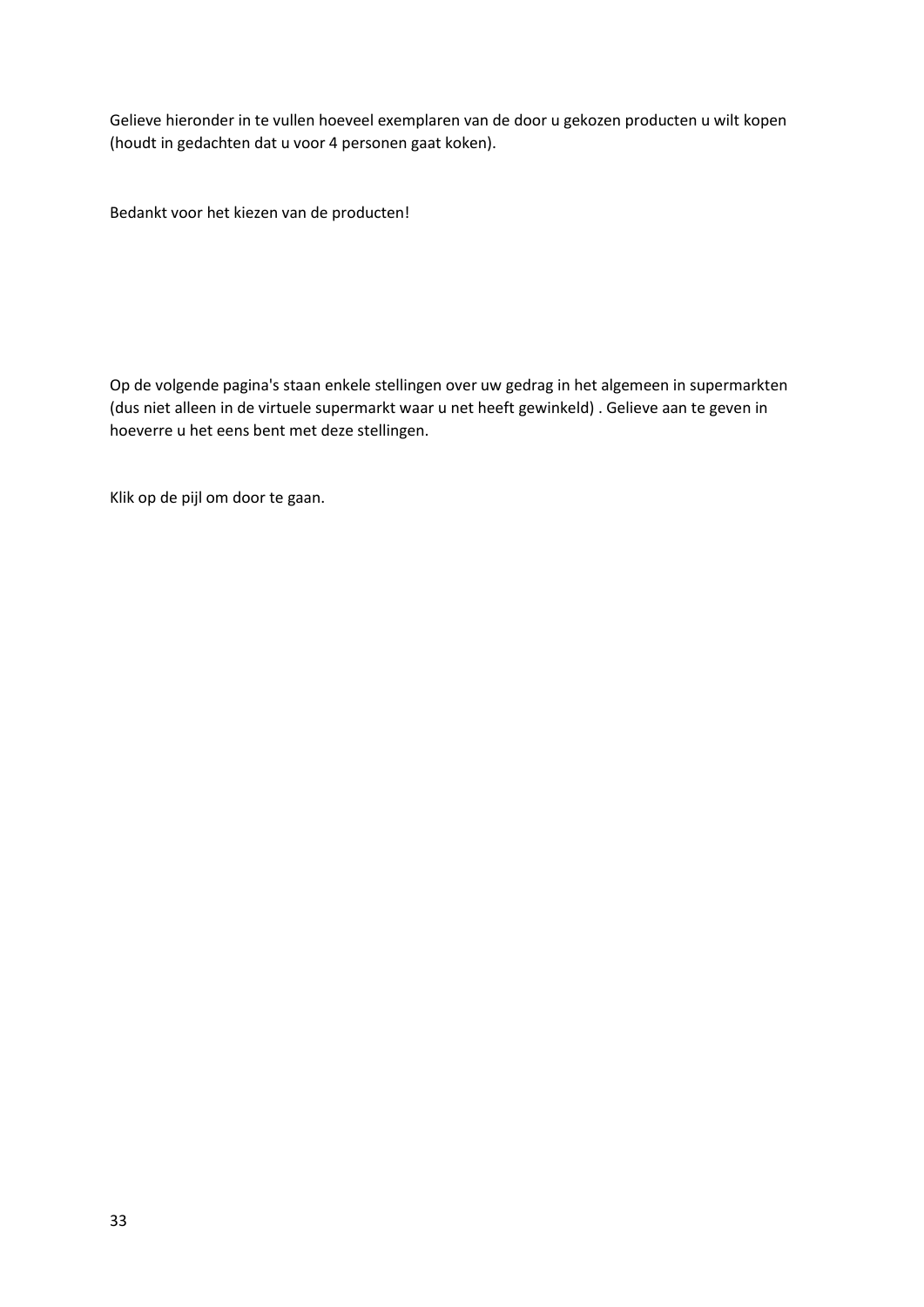Zou u willen aangeven in hoeverre u het eens bent met de volgende stellingen:

|                                                                                                                                                                  | Volledig mee<br>oneens | Mee oneens | Neutraal | Mee eens | Volledige<br>mee eens |
|------------------------------------------------------------------------------------------------------------------------------------------------------------------|------------------------|------------|----------|----------|-----------------------|
| 1. Bij het kopen van<br>producten check ik de<br>houdbaarheidsdatum.                                                                                             |                        |            |          |          |                       |
| 2. Bij het kopen van<br>producten uit de koeling<br>check ik de<br>houdbaarheidsdatum.                                                                           |                        |            |          |          |                       |
| 3. Als ik een<br>houdbaarheidsdatum<br>check, kijk ik of het<br>product een 'ten minste<br>houdbaar tot' (THT) of een<br>te gebruiken tot' (TGT)<br>datum heeft. |                        |            |          |          |                       |
| 4. Ik koop liever een<br>product dat dichtbij de<br>THT zit dan een product<br>dat dichtbij de TGT zit.                                                          |                        |            |          |          |                       |
| 5.De verschillende<br>houdbaarheidsdata (THT<br>en TGT) zijn verwarrend.                                                                                         |                        |            |          |          |                       |
| 6. Als een product de THT<br>overschreden heeft gooi<br>ik het weg, omdat ik het<br>niet veilig genoeg vind om<br>te consumeren.                                 |                        |            |          |          |                       |
| 7. Als een product de TGT<br>overschreden heeft gooi<br>ik het weg, omdat ik het<br>niet veilig genoeg vind om<br>te consumeren.                                 |                        |            |          |          |                       |
| 8.Ik heb minder moeite<br>met het eten van THT<br>producten die over datum<br>zijn dan met het eten van<br>TGT producten die over<br>datum zijn.                 |                        |            |          |          |                       |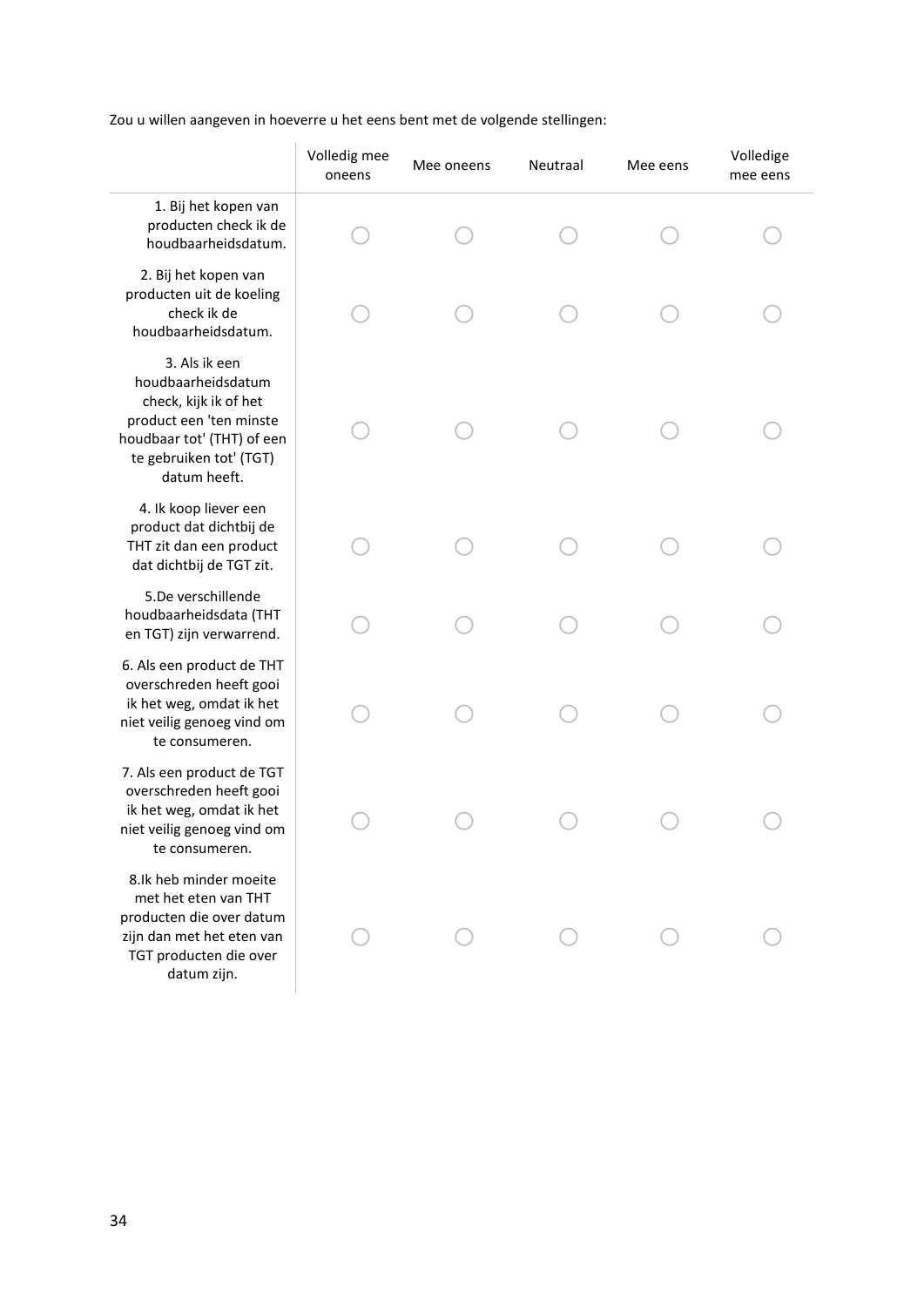# Zou u willen aangeven in hoeverre u het eens bent met de volgende stellingen:

|                                                                                                                                | Volledig mee<br>oneens | Mee oneens | Neutraal | Mee eens | Volledige mee<br>eens |
|--------------------------------------------------------------------------------------------------------------------------------|------------------------|------------|----------|----------|-----------------------|
| 9. Bij het kopen van<br>een product denk ik<br>aan de impact die dit<br>heeft op het milieu                                    |                        |            |          |          |                       |
| 10.Supermarkten<br>prijzen producten af,<br>omdat zij<br>voedselverspilling<br>tegen willen gaan.                              |                        |            |          |          |                       |
| 11.Ik vind het<br>afprijzen van<br>producten die hun<br>houdbaarheidsdatum<br>naderen een goed<br>principe.                    |                        |            |          |          |                       |
| 12. Hoe verder een<br>product naar zijn<br>houdbaarheidsdatum<br>toe gaat, hoe lager<br>de kwaliteit van het<br>product wordt. |                        |            |          |          |                       |
| 13.Ik koop producten<br>die hun<br>houdbaarheidsdatum<br>naderen omdat dit<br>voedselverspilling<br>tegen gaat.                |                        |            |          |          |                       |
| 14.Ik koop producten<br>die hun<br>houdbaarheidsdatum<br>naderen, omdat deze<br>producten afgeprijsd<br>zijn.                  |                        |            |          |          |                       |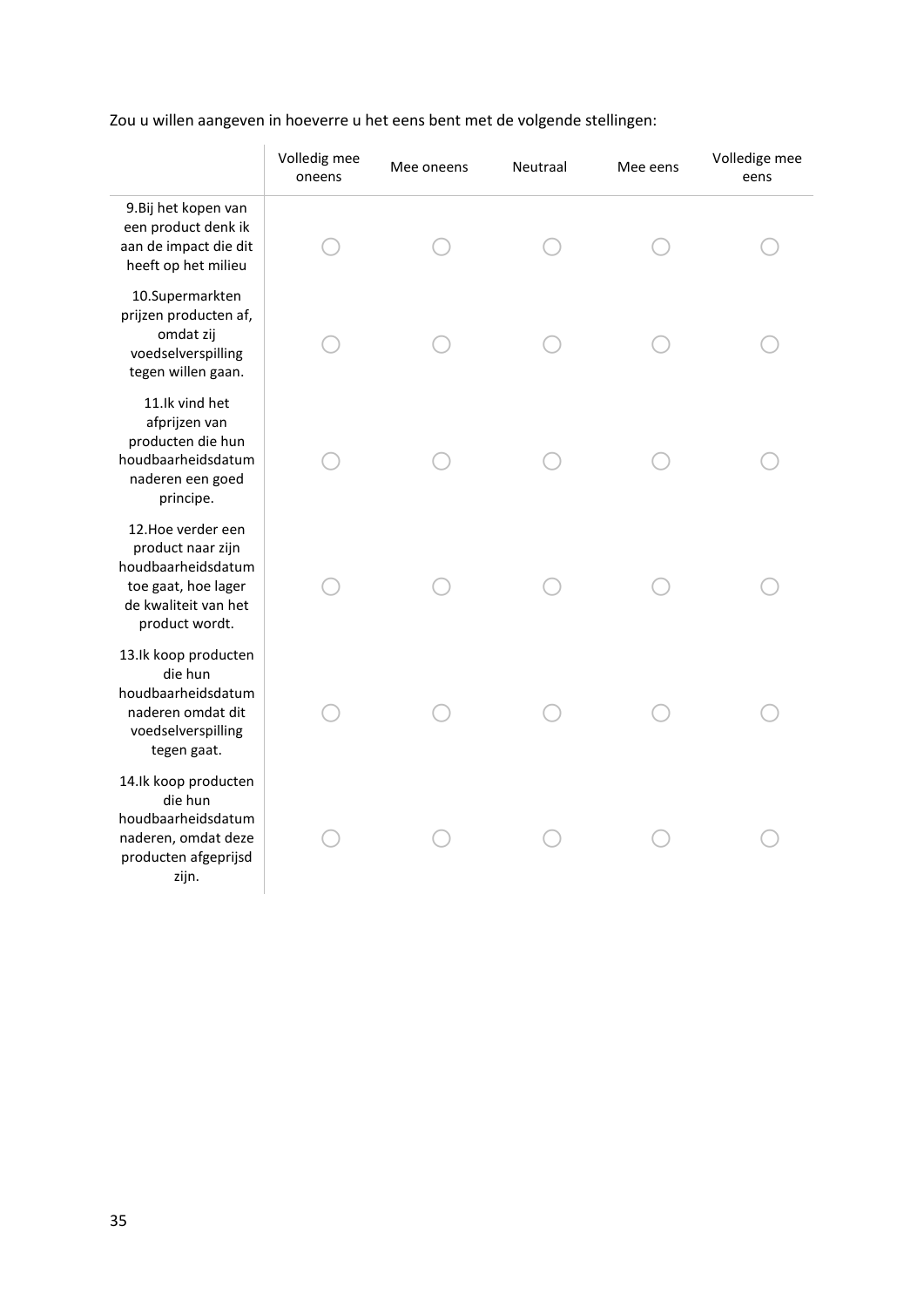In welke leeftijdscategorie valt u?

 $\bigcirc$  18-24 jaar oud

 $\bigcirc$  25-34 jaar oud

 $\bigcirc$  35-44 jaar oud

 $\bigcirc$  45-54 jaar oud

 $\bigcirc$  55-64 jaar oud

 $\bigcirc$  65-74 jaar oud

 $\bigcirc$  75 jaar of ouder

Wat is uw geslacht?

 $\bigcirc$  Man

 $\bigcirc$  Vrouw

 $\bigcirc$  Overig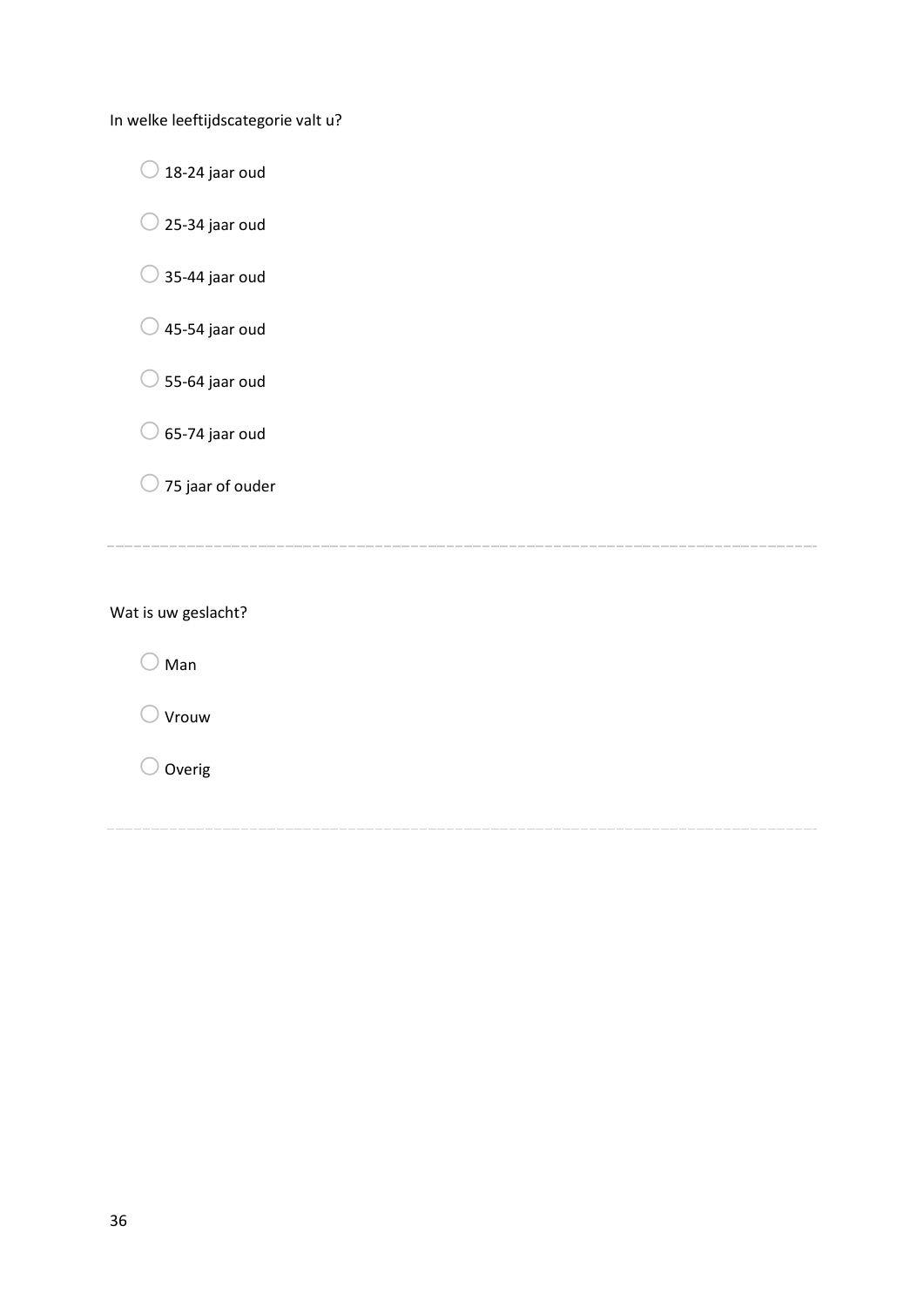Wat is uw hoogst afgeronde opleiding?

 $\bigcirc$  Basisonderwijs  $\bigcirc$  Vmbo-b/k, mbo1  $\bigcirc$  Vmbo-g/t, havo-, vwo-onderbouw  $\bigcirc$  Mbo2, mbo3 en Mbo4  $\bigcirc$  Havo, vwo  $\bigcirc$  Hbo-, wo-bachelor  $\bigcirc$  Hbo-, wo-master, doctor

Wat was het netto gezamenlijk inkomen van uw huishouden in 2018? (Zonder aftrek)*Bevat het: netto-inkomsten uit arbeid, zaken, pensioenen, dividenden, rente, uitkeringen, en elke andere vorm van inkomen, ook het inkomen van de mensen in uw huishouden van 18 jaar of ouder.*

 $\bigcirc$   $\epsilon$ 0 -  $\epsilon$ 20,000

- $\bigcirc$  €20,001 €40,000
- $\bigcirc$  €40,001 €60,000

 $\bigcirc$  €60,001 - €80,000

- $\bigcirc$  €80,001 €100,000
- $\bigcirc$  €100,001 €120,000

 $\bigcirc$  €120,001 - €140,000

 $\bigcirc$  Meer dan €140,000